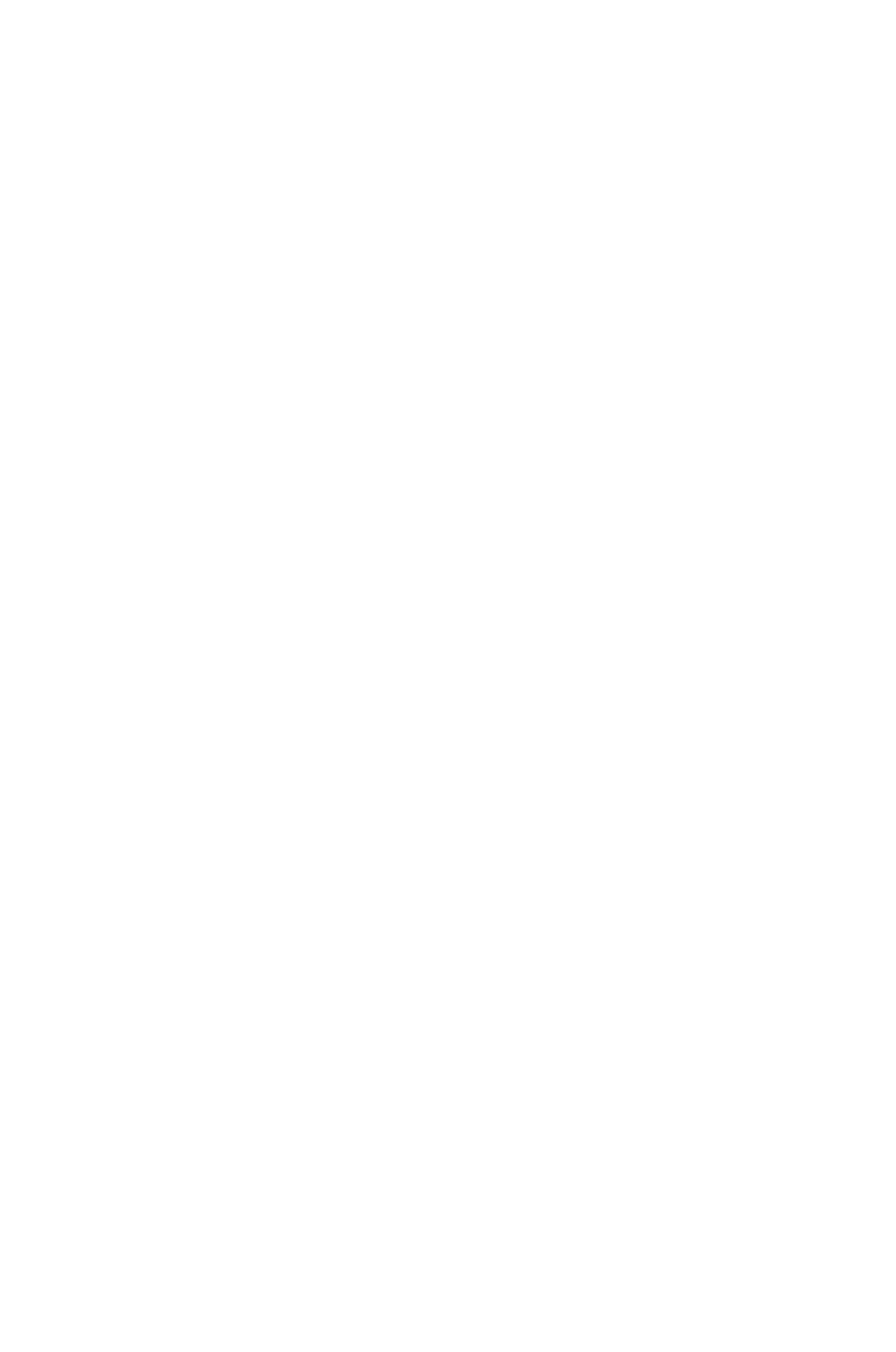# **TABLE OF CONTENTS**

| INTRODUCTION AND SUMMARY OF ARGUMENT  1         |
|-------------------------------------------------|
| I. The Development of the Articles of War  3    |
| $\mathsf{A}$                                    |
| <b>B.</b>                                       |
| $C_{\cdot}$                                     |
| D.                                              |
| The Uniform Code of Military Justice 10<br>Е.   |
| II. The Courts' Recognition of Constitutional   |
| Rights Under the Uniform Code of                |
|                                                 |
| III. Comparison of Individual Articles 13       |
| Servicemembers' Constitutional Rights are<br>A. |
| Only Curtailed for Military-Specific Reasons.   |
| 14                                              |
| 1.                                              |
| 2.                                              |
| Congress has Enshrined, and even<br><b>B.</b>   |
| Expanded, Constitutional Protections for        |
| Servicemembers, Absent Military Necessity.      |
| 18                                              |
| 1.                                              |
| 2.                                              |
| IV. Article 55 and the Eighth Amendment 23      |
| The Eighth Amendment applies to<br>А.           |
|                                                 |
| Congress codified Eighth Amendment<br>А.        |
| equivalent protections through Article 55,      |
| thereby mandating Eighth Amendment              |
| protections for servicemembers  26              |
|                                                 |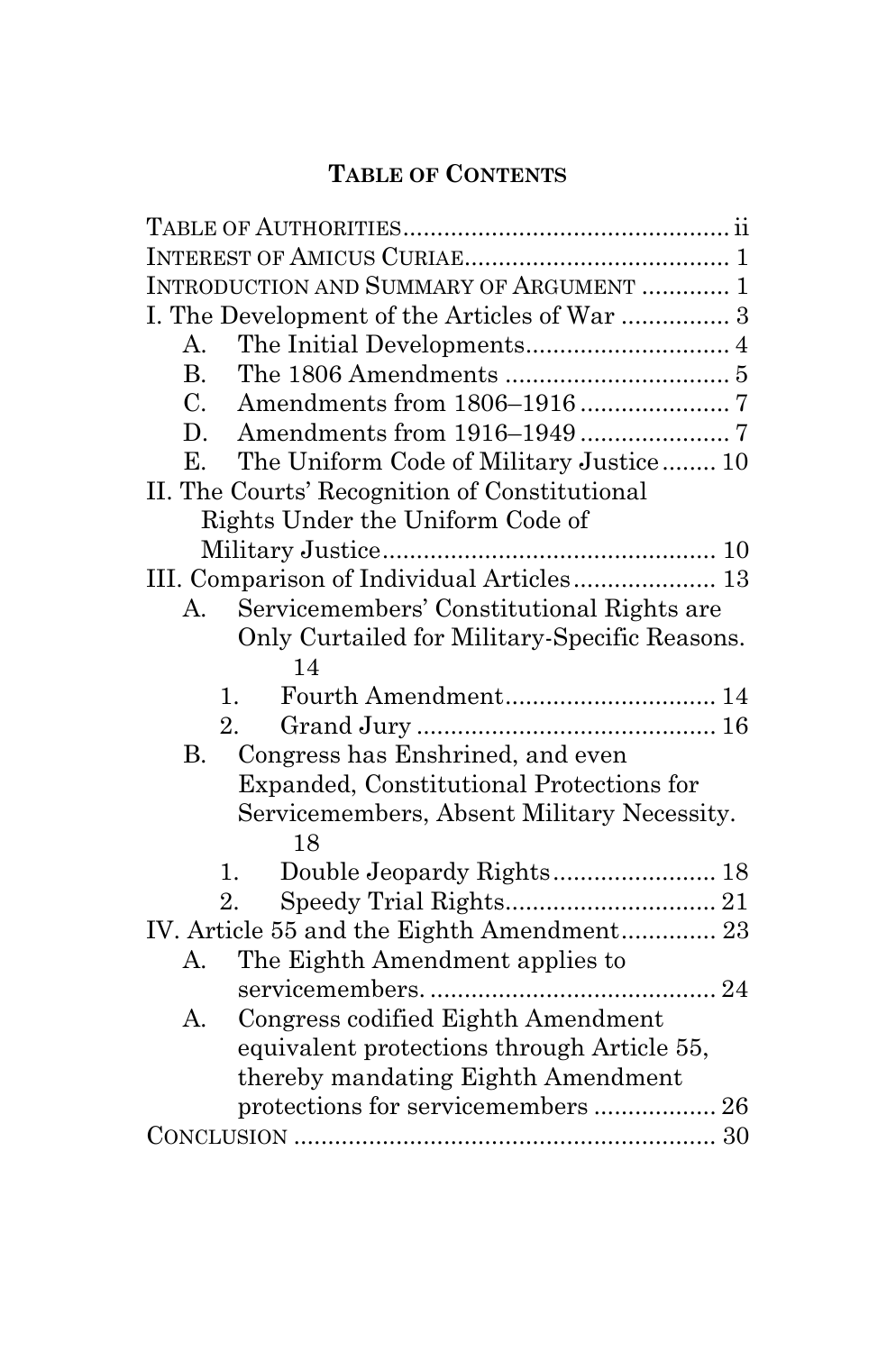# **TABLE OF AUTHORITIES1**

<span id="page-3-0"></span>

| Cases                                            |    |
|--------------------------------------------------|----|
|                                                  |    |
| Ex Parte Milligan, 71 U.S. $(4 \text{ Wall.}) 2$ |    |
|                                                  |    |
| Glasser v. United States, 315 U.S. 60            |    |
| $(1942)$                                         |    |
| Grafton v. United States, 206 U.S. 333           |    |
|                                                  |    |
| In re Stubbs, 133 F. 1012 (W. D. Wash.,          |    |
|                                                  |    |
| Loving v. United States, 517 U.S. 748            |    |
|                                                  |    |
| Ortiz v. United States, 138 S. Ct. 2165          |    |
|                                                  |    |
|                                                  |    |
|                                                  |    |
| United States v. Burton, 21 U.S.C.M.A.           |    |
|                                                  |    |
| United States v. Doyle, 4 C.M.R. 137, 139        |    |
| United States v. Easton, 71 MJ 168               |    |
|                                                  |    |
| United States v. Edmond, 41 M.J. 419,            |    |
|                                                  |    |
| United States v. Harcrow, 66 MJ 154              |    |
|                                                  |    |
| United States v. Hartman, 69 MJ 467              |    |
|                                                  |    |
| United States v. Jones, 78 MJ 37                 |    |
|                                                  | 11 |
| United States v. Kossman, 38 M.J. 258            |    |
|                                                  |    |

Authorities cited in the table *infra* are therein contained.

l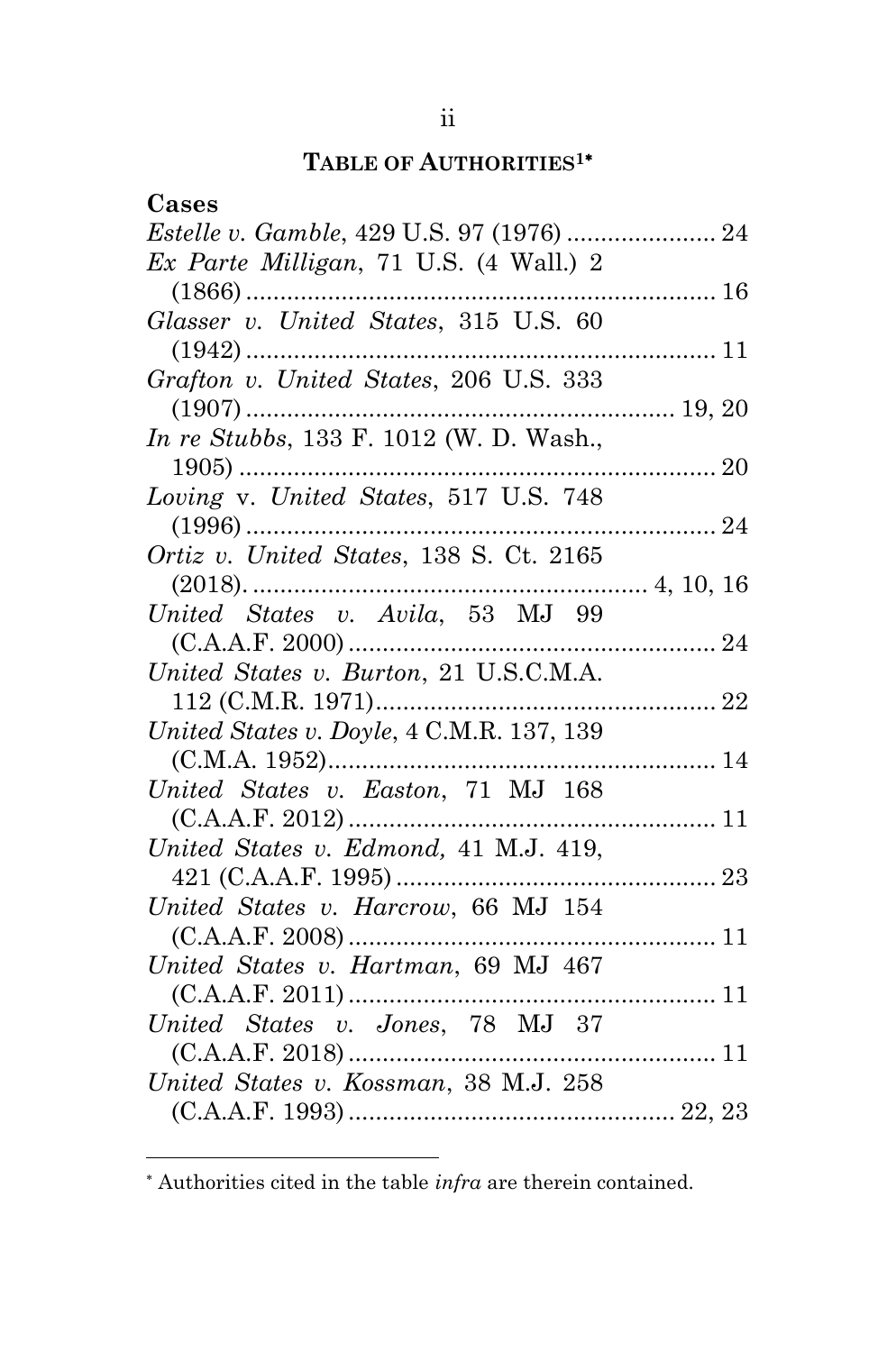| United States v. Martinez, 19 M.J. 744,   |  |
|-------------------------------------------|--|
| 748 (C.M.R. 1984)                         |  |
| United States v. Matthews, 16 MJ 354      |  |
| $(C.M.A. 1983)$                           |  |
| United States v. Olano, 507 U.S. 725      |  |
|                                           |  |
| United States v. Pena, 64 MJ 259          |  |
|                                           |  |
| United States v. Stringer, 17 C.M.R. 122, |  |
| $127$ (C.M.A. 1954)                       |  |
| United States v. Stuckey, 10 M.J. 347,    |  |
| 352 (C.M.A. 1981)<br>14                   |  |
| United States v. Sweeney, 70 M.J. 296     |  |
|                                           |  |
| United States v. Vigneault, 3 U.S.C.M.A.  |  |
|                                           |  |
| United States v. Vogan, 35 M.J. 32, 33    |  |
|                                           |  |
| United States v. Wappler, 9 C.M.R. 23     |  |
|                                           |  |
| United States v. Worley, 3 C.M.R. (AF)    |  |
| $424(1950)$                               |  |
| Wade v. Hunter, 336 U.S. 684 (1949)  19   |  |
|                                           |  |

# **United States Constitution**

# **Statutes**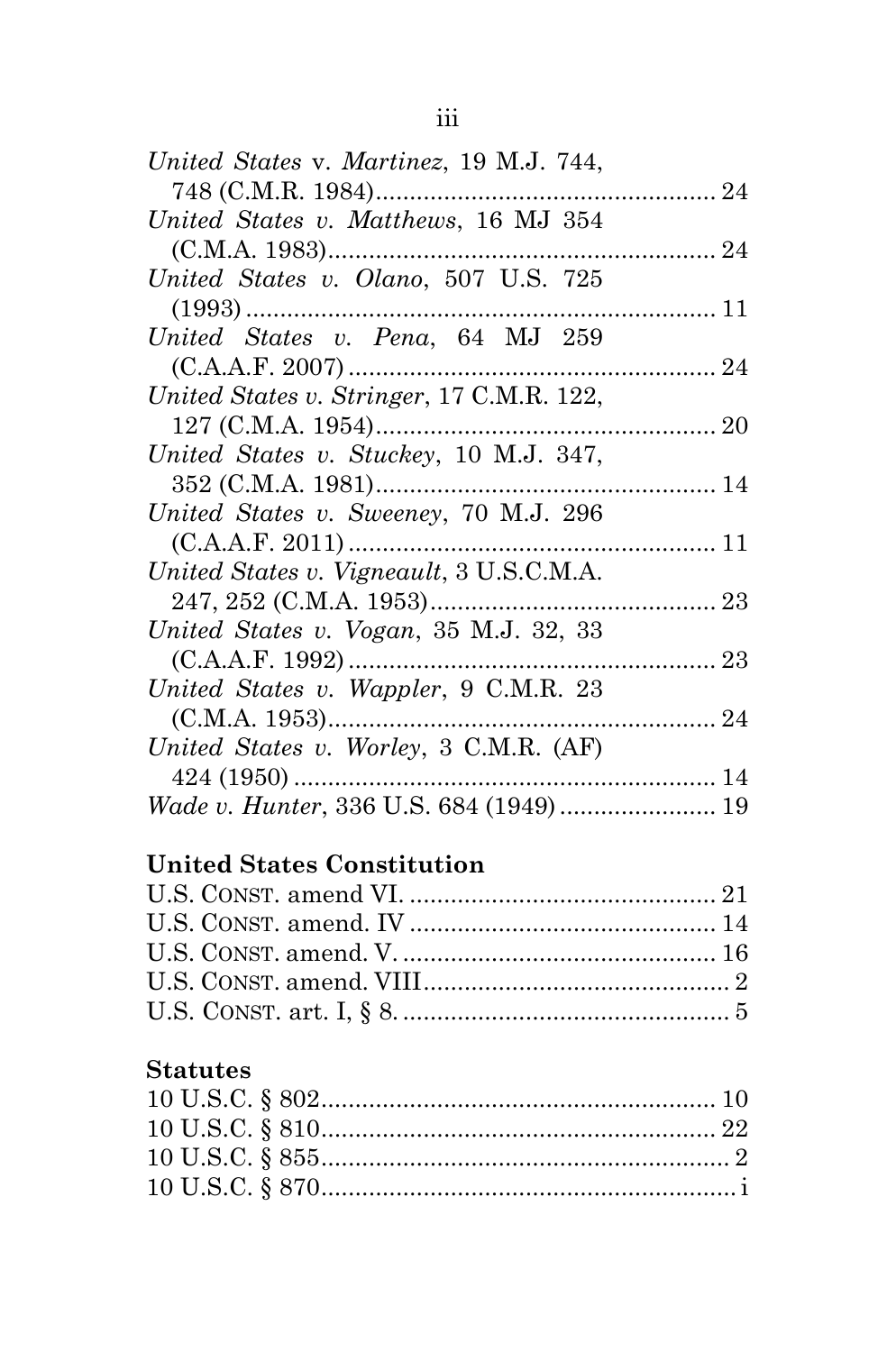| Legislative Materials                             |
|---------------------------------------------------|
| 2 JOURNALS OF THE CONTINENTAL CONG.,              |
|                                                   |
| 5 JOURNALS OF THE CONTINENTAL CONG.,              |
|                                                   |
|                                                   |
| Establishment of Military Justice-                |
| Proposed Amendment of The Articles of             |
| War: Hearing Before the S. Subcomm.               |
| on Military Affairs, 66th Cong. (1919)  9, 17, 26 |
| Revision of the Articles of War: Hearing          |
| Before the S. Subcomm. on Military                |
|                                                   |
| Revision of the Articles of War: Hearing          |
| on H.R. 23628 Before the H. Comm. on              |
|                                                   |
|                                                   |
| Uniform Code of Military Justice:                 |
| Hearings on H.R. 2498 Before a                    |
| Subcomm. of H. Comm. On Armed                     |
|                                                   |

# **Regulations**

| MANUAL FOR COURTS-MARTIAL, UNITED |  |
|-----------------------------------|--|
|                                   |  |
| MANUAL FOR COURTS-MARTIAL, UNITED |  |
|                                   |  |
| MANUAL FOR COURTS-MARTIAL, UNITED |  |
|                                   |  |
| MANUAL FOR COURTS-MARTIAL, UNITED |  |
|                                   |  |
|                                   |  |
|                                   |  |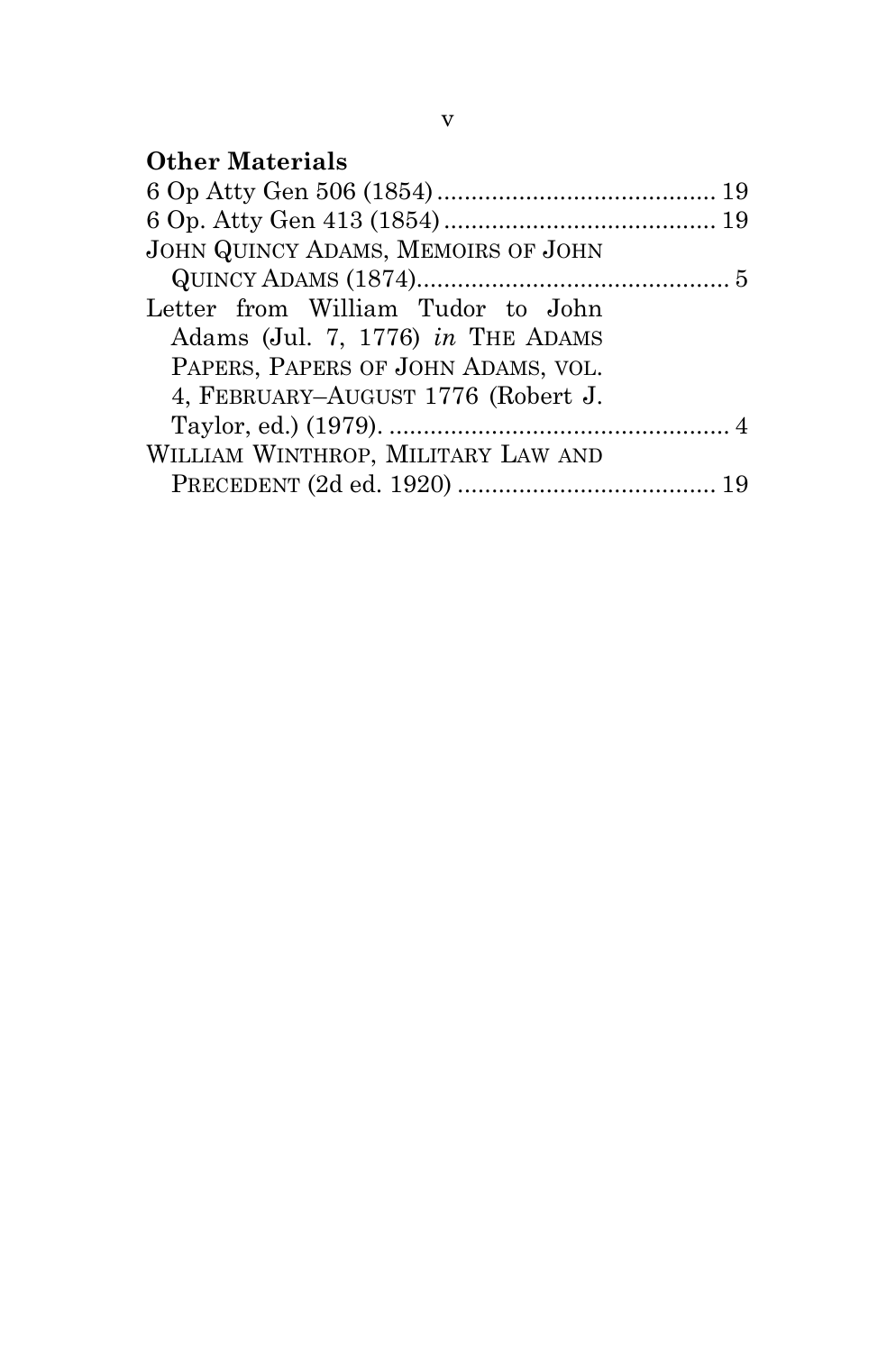#### **INTEREST OF AMICUS CURIAE**

<span id="page-7-0"></span>The Army Defense Appellate Division (DAD) represents soldiers on appeal from convictions at courts-martial pursuant to Article 70 of the Uniform Code of Military Justice (UCMJ), 10 U.S.C. § 870 (2018). <sup>1</sup> This includes representation at the Army Court of Criminal Appeals, the Court of Appeals for the Armed Forces, and this Court. *Id*. Defense Appellate Division, including the authors of this brief, is comprised of active-duty attorneys and one civilian attorney. 2

Army Defense Appellate Division has an inherent interest in the disposition of this case as it will affect current and future representation of soldier-clients.

#### **INTRODUCTION AND SUMMARY OF ARGUMENT**

<span id="page-7-1"></span>The individual liberty protections provided by the United States Constitution—to include the Eighth Amendment prohibitions on the imposition of Cruel and Unusual Punishment—extend to servicemembers of the United States Armed Forces except in cases of narrow, well-established military exceptions. The history of military justice and the UCMJ support the conclusion that, in applying the Eighth Amendment's

l

<sup>&</sup>lt;sup>1</sup> No counsel for a party authored this brief in whole or in part, and no person or party, other than *amicus*, its members, or its counsel, made a monetary contribution to the preparation or submission of this brief. Counsel of record for all parties received timely notice of intent to file and have consented to the filing of this brief.

<sup>2</sup> The Judge Advocate General of the United States Army has appointed a civilian as Senior Appellate Counsel, to represent soldiers in capital cases during appellate review.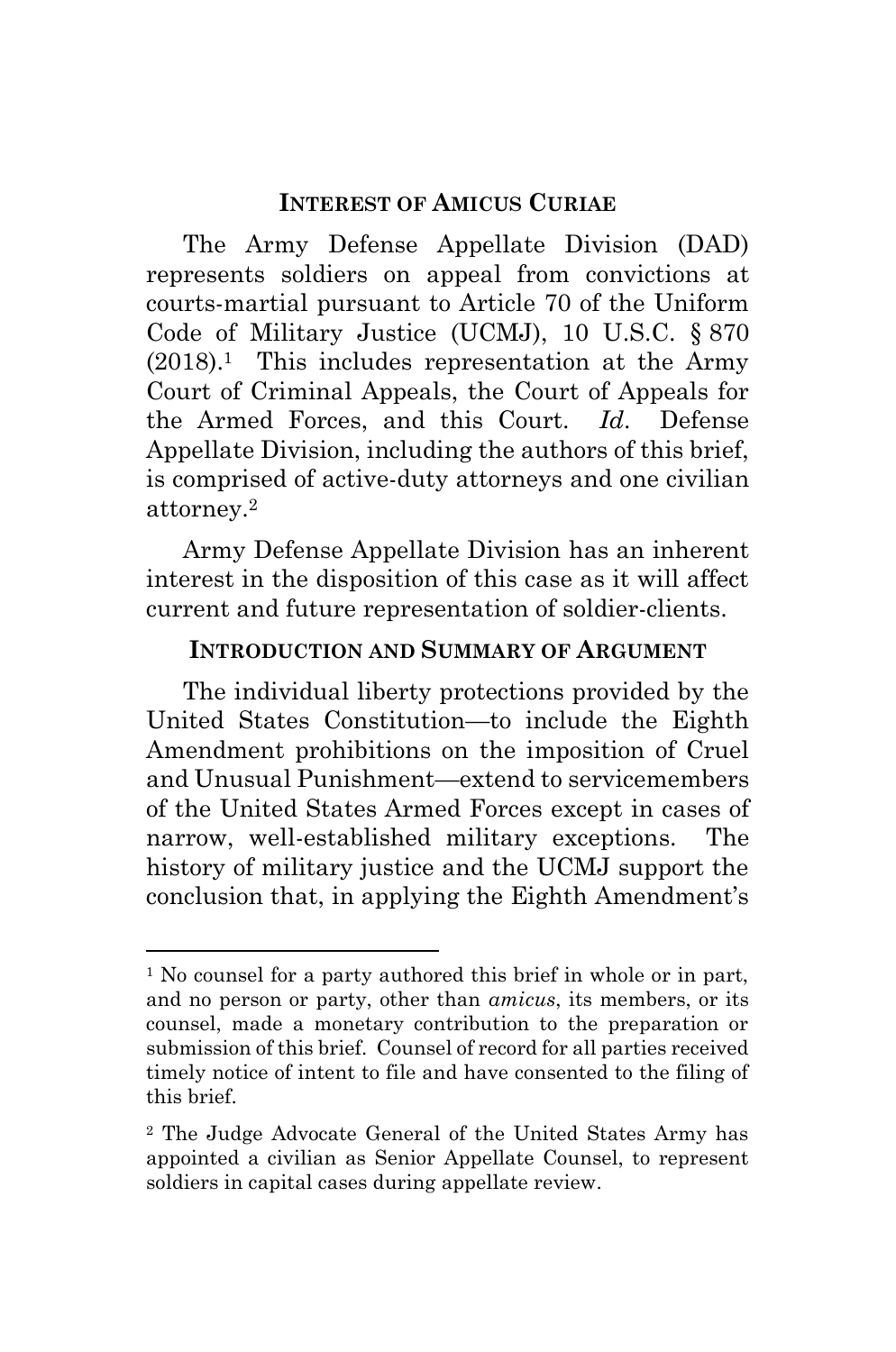prohibition on cruel and unusual punishment, servicemembers enjoy the same protections enjoyed by every other citizen of the United States.

The laws governing the military justice system and the rights of servicemembers have changed numerous times since the founding of the Republic. What was born as a cousin of British regulations quickly became something entirely American. But with each successive congressional revision, common threads emerge: Congress has consistently expanded protections for servicemembers in a system that initially provided little protection for the accused. In so doing, Congress wove Constitutional protections into the fabric of military justice, particularly in areas where doubt or ambiguity existed about the applicability of those protections to servicemembers.

Article 55 of the UCMJ illustrates as much. That article states:

Punishment by flogging, or by branding, marking, or tattooing on the body, *or any other cruel or unusual punishment*, may not be adjudged by any court-martial or inflicted upon any person subject to this chapter. The use of irons, single or double, except for the purpose of safe custody, is prohibited.

10 U.S.C. § 855 (2018) (emphasis added). The provisions of Article 55 mirror those protections provided in the third clause of the Eighth Amendment of the United States Constitution prohibiting the infliction of "cruel and unusual punishment." U.S. CONST. amend. VIII. This brief provides background on the history and development of Article 55, and discusses its interplay with the Eighth Amendment.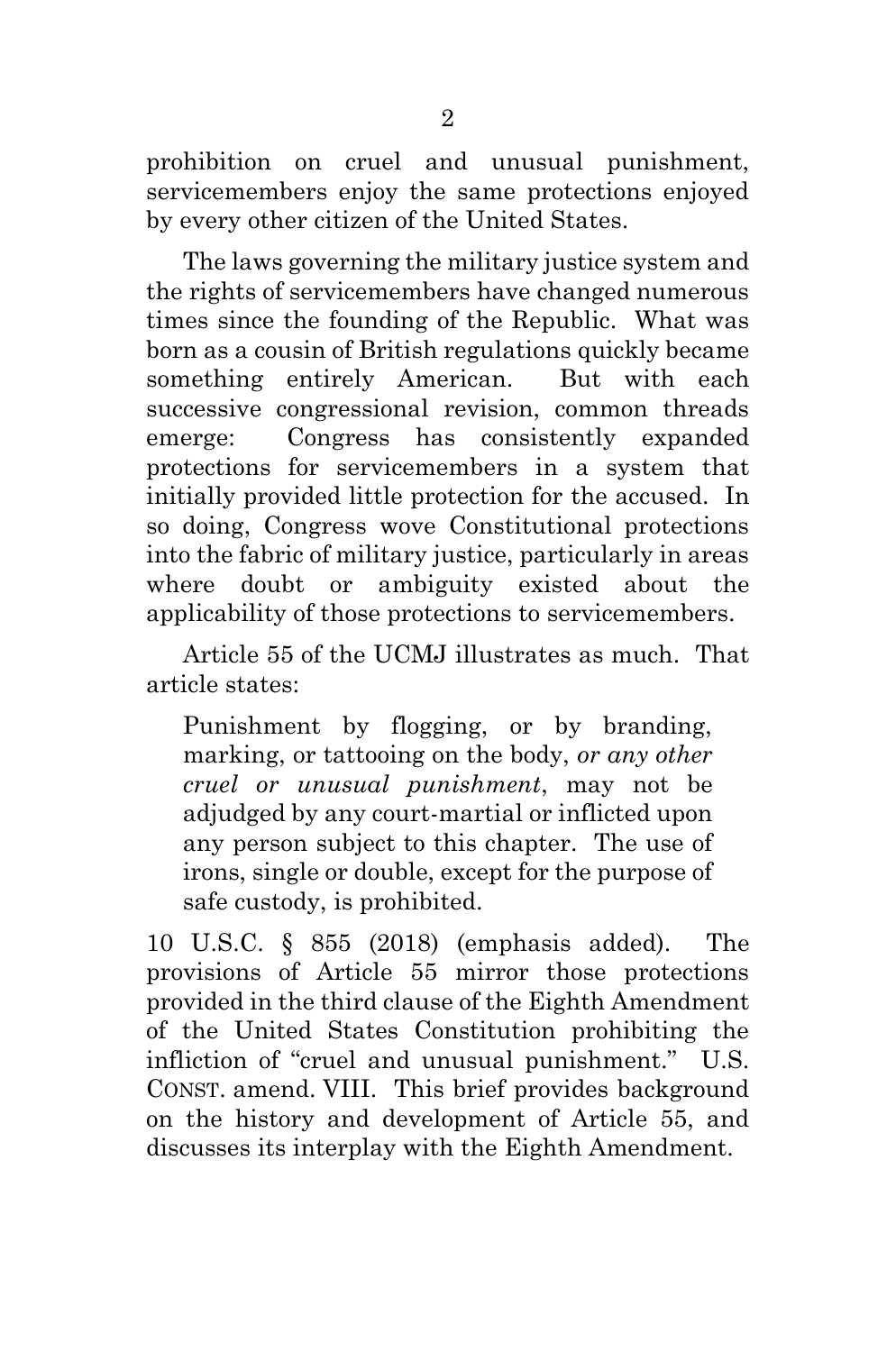This brief begins with a summary of the history of Article 55, explains the interaction between other Constitutional protections and corresponding articles of the UCMJ, and briefly analyzes several specific examples of Constitutional protections that this Court has determined apply to servicemembers. This brief concludes that based on Article 55's history and this Court's prior jurisprudence related to similar Constitutional protections, there can be little doubt Eighth Amendment protections apply to servicemembers, or that Congress could have intended otherwise.

#### **ARGUMENT**

#### <span id="page-9-0"></span>**I. THE DEVELOPMENT OF THE ARTICLES OF WAR**

The history of Article 55 is intertwined with the development of the Articles of War—and later, the UCMJ. Accordingly, any discussion of Article 55 should begin with a discussion of the *types of crimes* that historically were punished under military justice provisions.

The breadth of military justice has evolved significantly over time. For over one hundred years, many civilian offenses were not punishable by courtmartial. Military justice was narrowly confined to offenses with a military nexus, such as desertion and disobeying orders. Under this system, servicemembers were tried by civilian courts for nonmilitary related misconduct. This included the offense of rape, unless it occurred within the unique circumstances of military operations during a time of war.

However, as military law expanded to encompass a broader swath of offenses—including quintessentially "civilian" offenses—the Legislative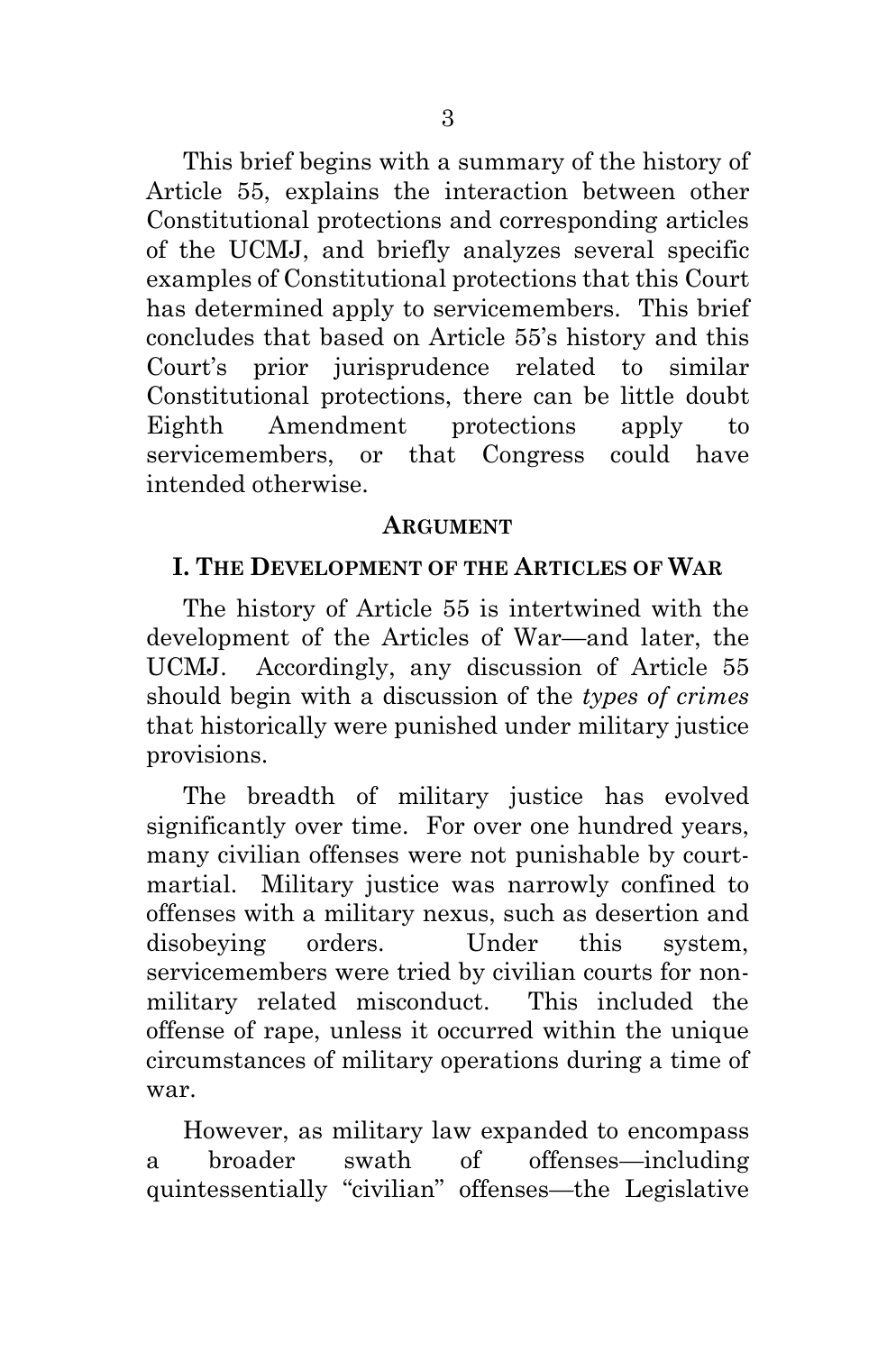and Executive Branches codified additional legal protections incorporating, mirroring, and expanding Constitutional protections to servicemembers. Congress's intent and judicial understanding of the application of Constitutional rights to servicemembers serves to help this Court resolve the Questions Presented.

## <span id="page-10-0"></span>**A. The Initial Developments**

Military justice in the United States predates the Declaration of Independence and the Constitution. *Ortiz v. United States*, 138 S. Ct. 2165, 2174–2175 (2018). The Second Continental Congress passed the Articles of War on June 30, 1775. 2 JOURNALS OF THE CONTINENTAL CONG., 1774–1789, at 112–122 (1775). However, this version was deemed deficient in addressing the discipline needed in the Continental Army and allowed commanders unfettered discretion to impose severe punishments. *Id.; see* Letter from William Tudor to John Adams (Jul. 7, 1776) *in* THE ADAMS PAPERS, PAPERS OF JOHN ADAMS, VOL. 4, FEBRUARY–AUGUST 1776, 367–69 (Robert J. Taylor, ed.) (1979).

Upon recommendation of the first Judge Advocate of the Continental Army, William Tudor, the articles were revised in 1776 to mirror the British Code of 1774. *Id.* This included explicit limitations on punishments. 5 JOURNALS OF THE CONTINENTAL CONG., 1774–1789, at 788 (1776). Specifically, Congress limited the death penalty to those crimes expressly authorized by the articles and otherwise set a cap of 100 lashes as a punishment. *Id*. at 806. On the other hand, officers or soldiers accused of capital crimes against people or property of the United American States were to be turned over to civilian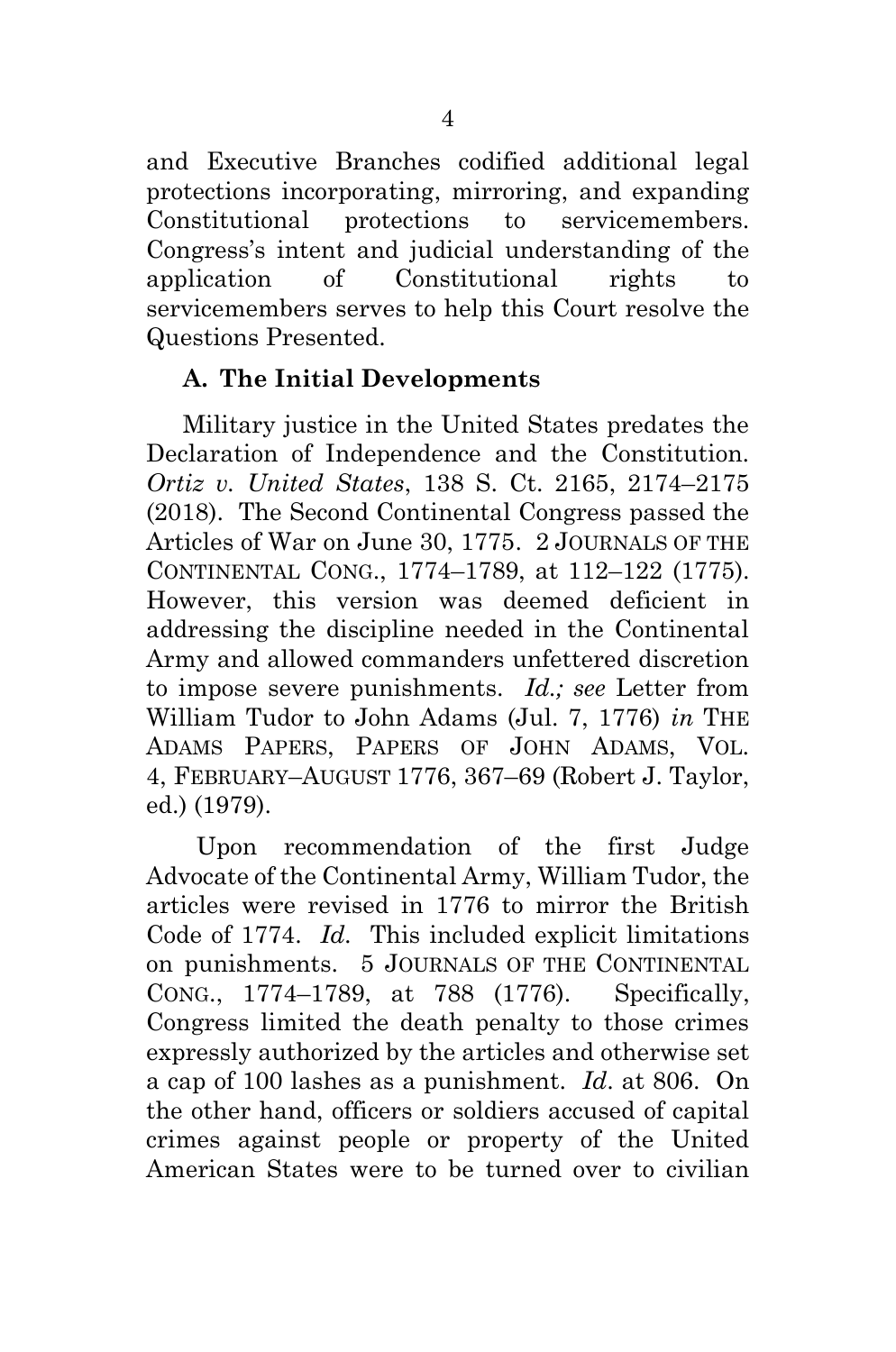magistrates for trial upon request. *Id*. at 795. Most importantly, the Articles of War in both 1775 and 1776 only contained military specific offenses, which did not include the offenses of rape or murder. *See generally id.*

## <span id="page-11-0"></span>**B. The 1806 Amendments**

The next major revision of the Articles of War began in 1805, at which time Congress had been granted the power to regulate the armed forces. *See*  U.S. CONST. art. I, § 8. The new amendments to the Articles of War were passed in 1806, in large part due to the efforts of then-Senator John Quincy Adams. *See generally* JOHN QUINCY ADAMS, MEMOIRS OF JOHN QUINCY ADAMS (1874). In his memoirs, Adams noted that the original Articles of War were poorly constructed and that

> [D]efects of various kinds were numerous, and among the most conspicuous was a continual series of the most barbarous English that ever crept through the bars of legislation. In many instances the articles prescribing oaths, and even penalties of death, were so loosely and indistinctly expressed as to be scarcely intelligible, or liable to double and treble equivocation.

*Id*. at 338*.* 

As such, several of the revisions appear to conform the Articles of War to the protections of the Bill of Rights. Although not explicitly stated, these amendments undoubtedly reflected the individual liberty protections guaranteed by the Fifth, Sixth, and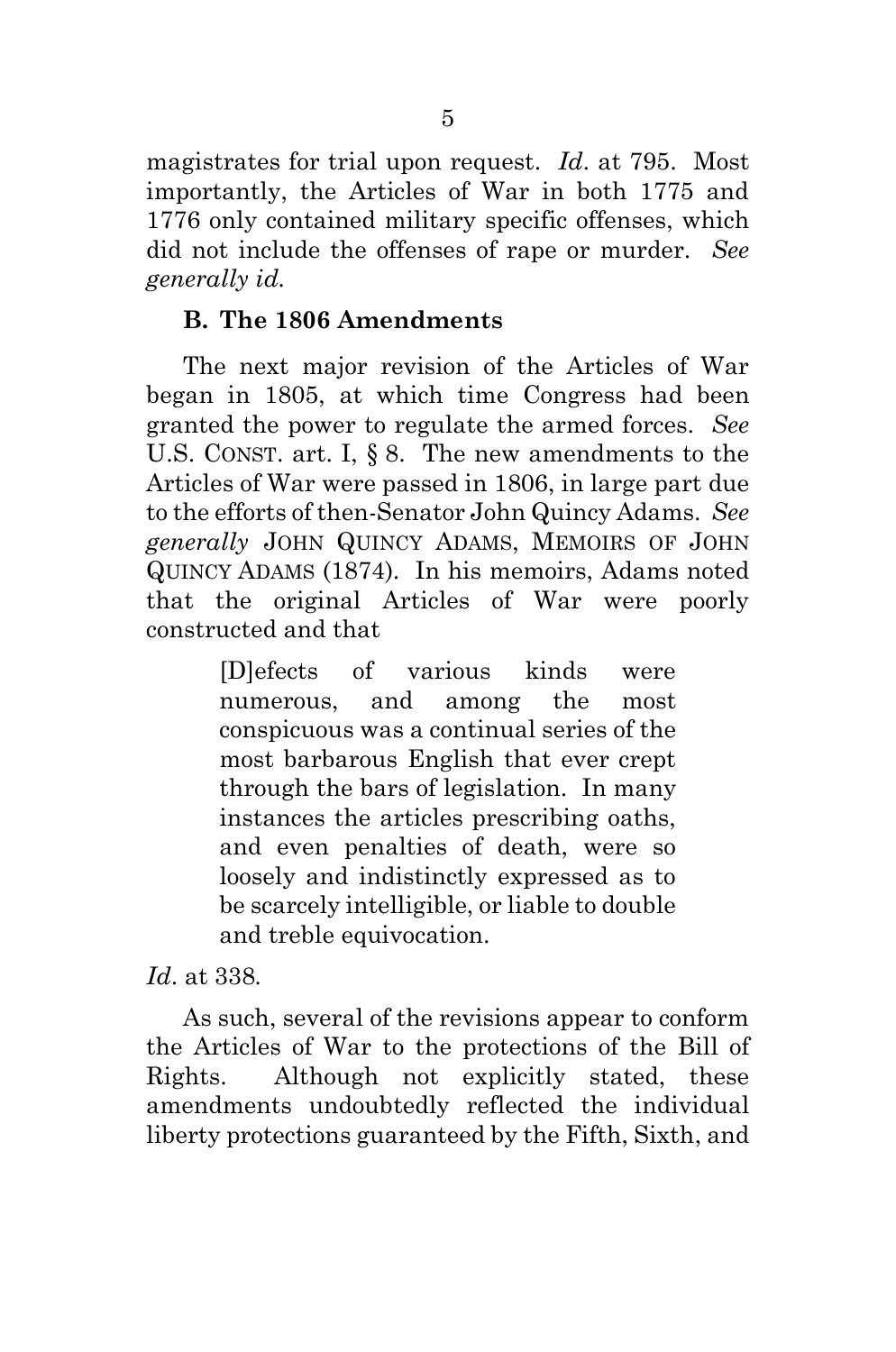Eighth Amendments. *See* U.S. CONST. amends. V, VI, & VIII.

Congress intended many of the rights espoused in the Fifth Amendment, to include protections against self-incrimination, double jeopardy, and due process violations, to apply to the Articles of War. Specifically, Congress amended Article 69 to require a prosecuting judge advocate to object to "any question to the prisoner, the answer to which might tend to incriminate himself . . . ." 9th Cong., 2 Stat. 367–68 (1806). Article 87 stated: "no officer, noncommissioned officer, soldier, or follower of the army, shall be tried a second time for the same offence." *Id*. at 360.

Congress codified the Sixth Amendment's confrontation protections as well. Article 91 permitted a court of inquiry to investigate accusations and gave the accused the right to cross-examine witnesses. *Id*. at 370. Article 74 required that depositions of witnesses could only be taken in the presence of a justice of the peace, and could only be read into evidence if both the prosecutor and accused were notified or present at the time the deposition was taken. *Id*. at 368.

The 1806 amendments also included a nascent version of Eighth Amendment protections. Article 87 now required that two-thirds of the members of a general court-martial were required to allow a sentence to death. *Id*. at 369. Additionally, the maximum number of lashes allowed was reduced from 100 to 50 lashes. *Id*.

Notably, the Articles of War of 1806 continued to criminalize only military specific offenses. Murder and rape were still excluded. *See generally id.*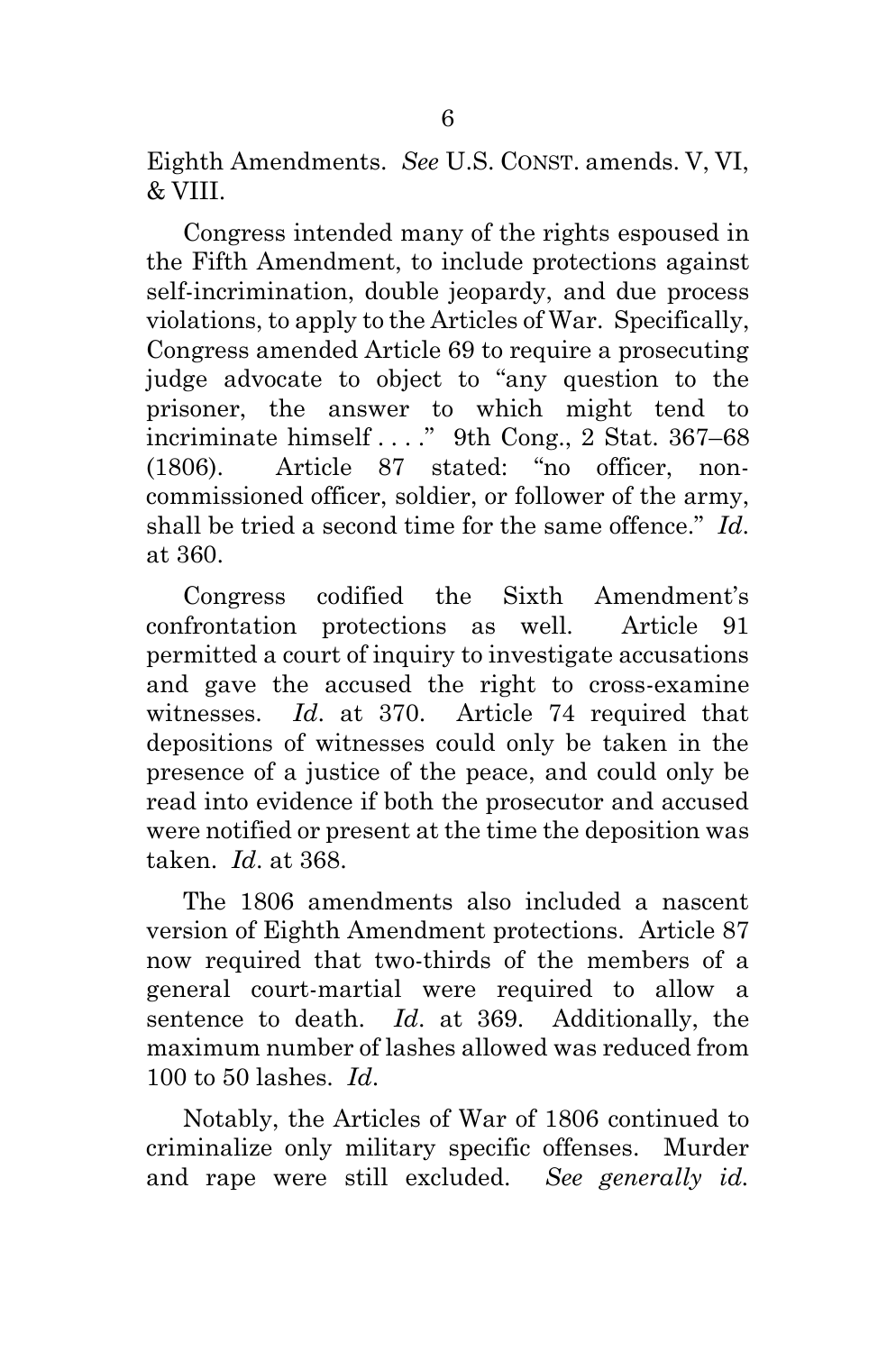Officers and soldiers accused of capital crimes against persons or property of the United States were still handed over to civilian magistrates. *Id*. at 364.

#### <span id="page-13-0"></span>**C. Amendments from 1806–1916**

In 1916 the Articles of War were amended due to concerns arising from their application during prior armed conflicts. MANUAL FOR COURTS-MARTIAL, UNITED STATES, App. I (1917) (containing the Articles of War, as amended). During this time Congress added Article 41, expressly prohibiting punishment by flogging, branding, marking, or tattooing on the body. *Id.*

Congress also added Article 58, which for the first time allowed for servicemembers to be courtmartialed for non-military, common law offenses:

*In time of war, insurrection, or rebellion*, larceny, robbery, burglary, arson, mayhem, manslaughter, murder, assault and battery with an intent to kill, wounding, by shooting or stabbing, or assault and battery with an intent to commit rape, shall be punishable by the sentence of a general court-martial, when committed by persons in the military service of the United States, and the punishment in any such case shall not be less than the punishment provided for the like offense by the laws of the State, Territory, or District in which such offense may have been committed.

<span id="page-13-1"></span>*Id.* (emphasis added).

### **D. Amendments from 1916–1949**

The House Committee on Military Affairs conducted hearings in 1912 to consider further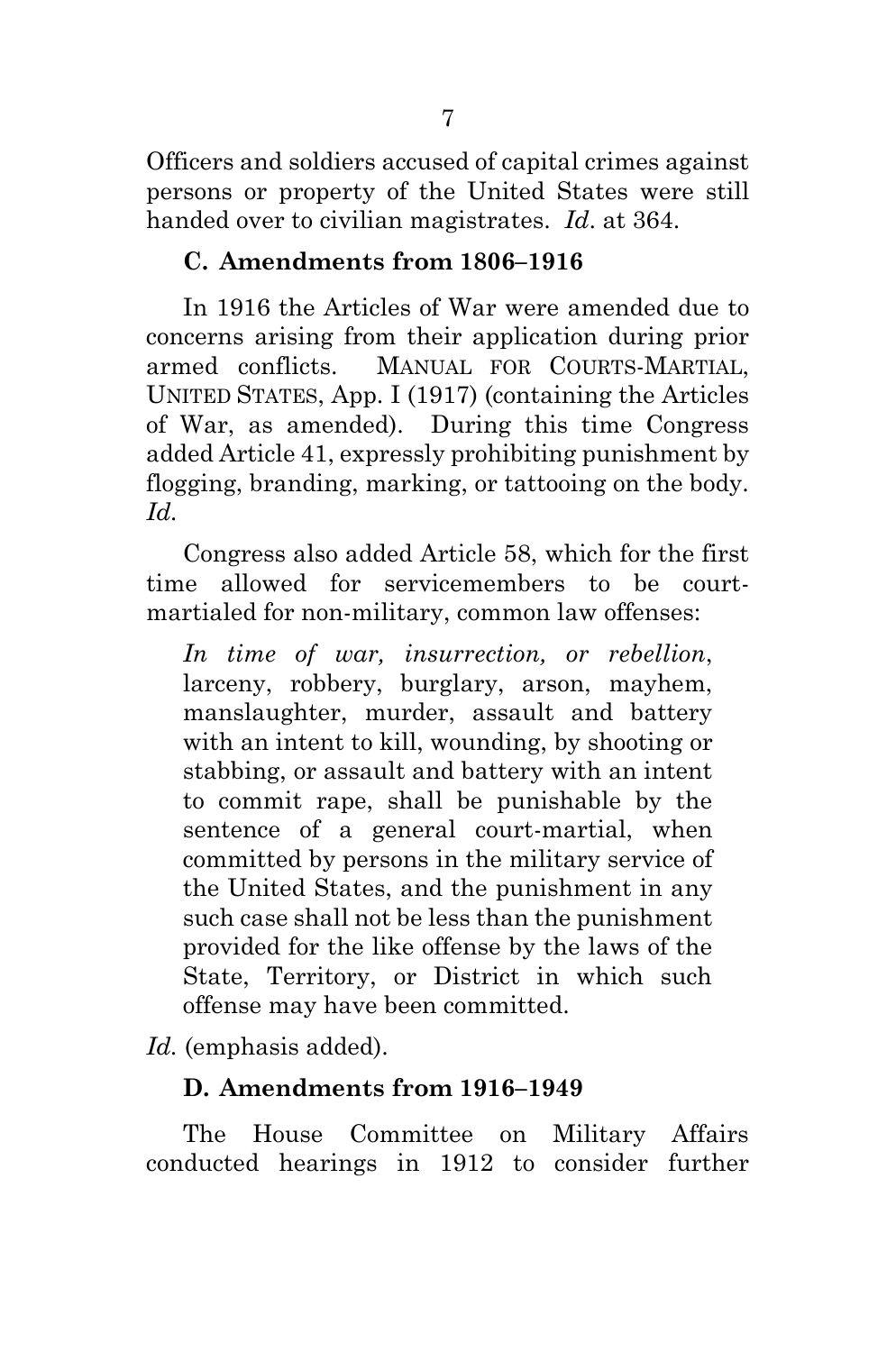revisions to the Articles of War later adopted in 1919. *See generally Revision of the Articles of War: Hearing on H.R. 23628 Before the H. Comm. on Military Affairs,* 62nd Cong. 1 (1912). One such proposal included splitting Article 58 into two different punitive articles—Article 92, to address murder and rape specifically, and Article 93, to address the remaining various common law crimes. *Id*. at 73–74 (statement of Brigadier General Enoch Crowder, the Judge Advocate General of the Army). Under the proposal, murder and rape were not punishable by courts-martial unless they occurred outside the geographical limits of the United States or in a time of war. *Id.* at 11.

So important was the limitation of jurisdiction of courts-martial for murder and rape that Brigadier General Enoch Crowder, the Army Judge Advocate General, testified before Congress to advocate against any expansion. *Revision of the Articles of War: Hearing Before the S. Subcomm. on Military Affairs*, 64th Cong. 88–89 (1916). During the Senate hearing, he read the proposed amendment to Article 92 of the Articles of War of 1916, noting his objection to expanding jurisdiction of the court-martial to be concurrent with civil courts for capital crimes occurring within the geographical limits of the United States. *Id*. at 89. As he pointed out, civilian courts normally had exclusive jurisdiction over capital offenses occurring within the United States. *Id*. He emphasized that when those subject to military law are in the United States, they should have the same protections as civilians for non-military specific offenses. *Id* at 32.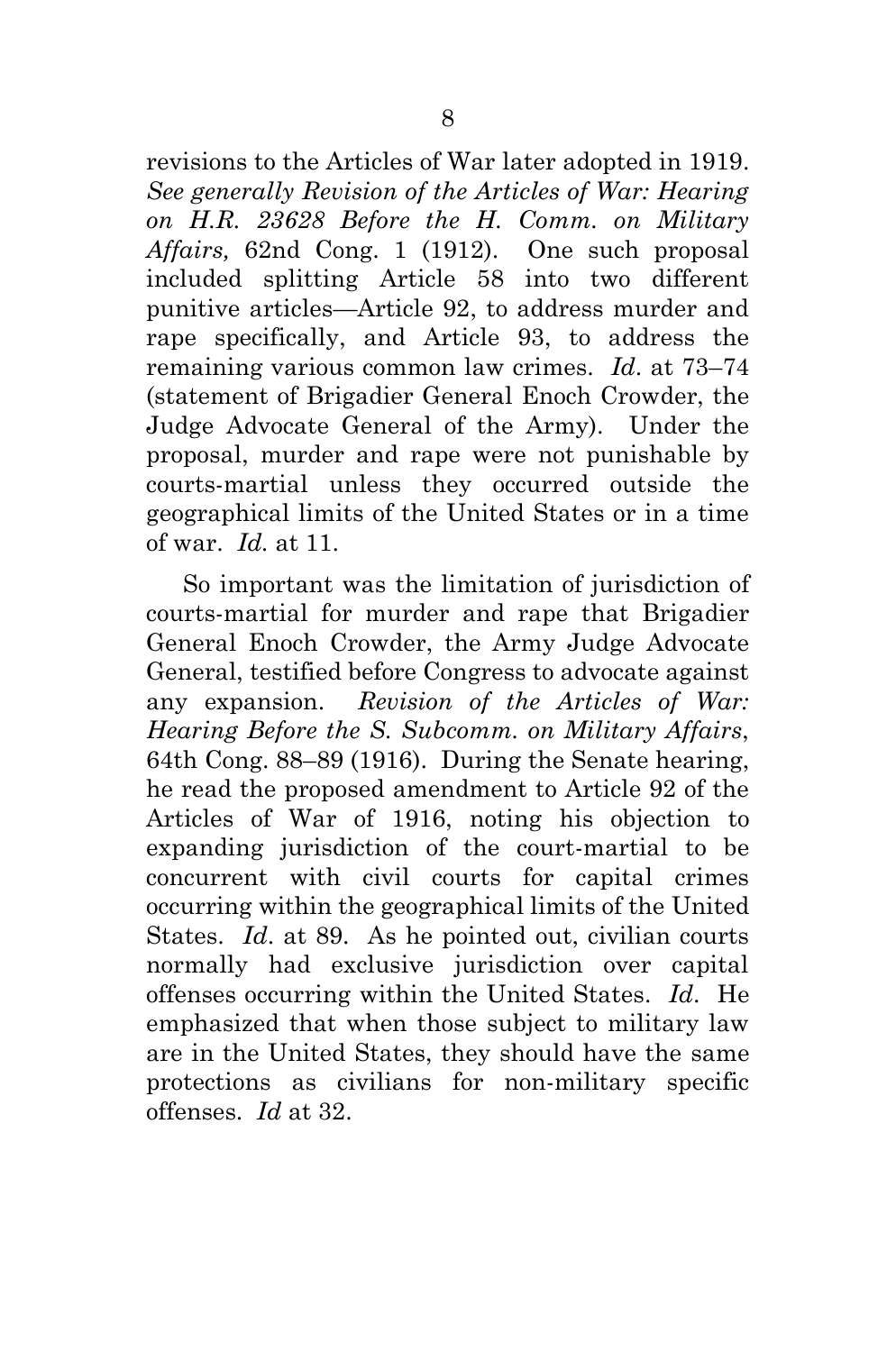When Congress eventually passed the 1916 version of Article 92, it contained express jurisdictional limitations for rape and murder:

ART 92. MURDER; RAPE – Any person subject to military law who commits murder or rape shall suffer death or imprisonment for life, as a court-martial may direct, but no person shall be tried by court-martial for murder or rape committed within the *geographical limits of the States of the Union and the District of Columbia in time of peace*.

MANUAL FOR COURTS-MARTIAL, UNITED STATES, App. I (1917) (emphasis added). The 1916 version of Article 92 contained no definitions for murder and rape, so the Manual for Courts-Martial adopted the definitions from the Federal penal code and other civilian sources. *Id.*, para. 442 & 443. There was no military specific definition or element of rape.

Congress amended the Articles of War again in 1919 due to substantial abuses of military justice during World War I. *See Establishment of Military Justice-Proposed Amendment of The Articles of War*: *Hearing Before the S. Subcomm. on Military Affairs*, 66th Cong. 1134 (1919). Concerns included that the military justice system had excessive punishments without sufficient safeguards and military members' Constitutional rights lacked adequate protections. *Id*. at 1162. Amidst these concerns, Congress first prohibited "cruel and unusual" punishment under the newly revised Article 41. MANUAL FOR COURTS-MARTIAL, UNITED STATES, App. 1 (1921).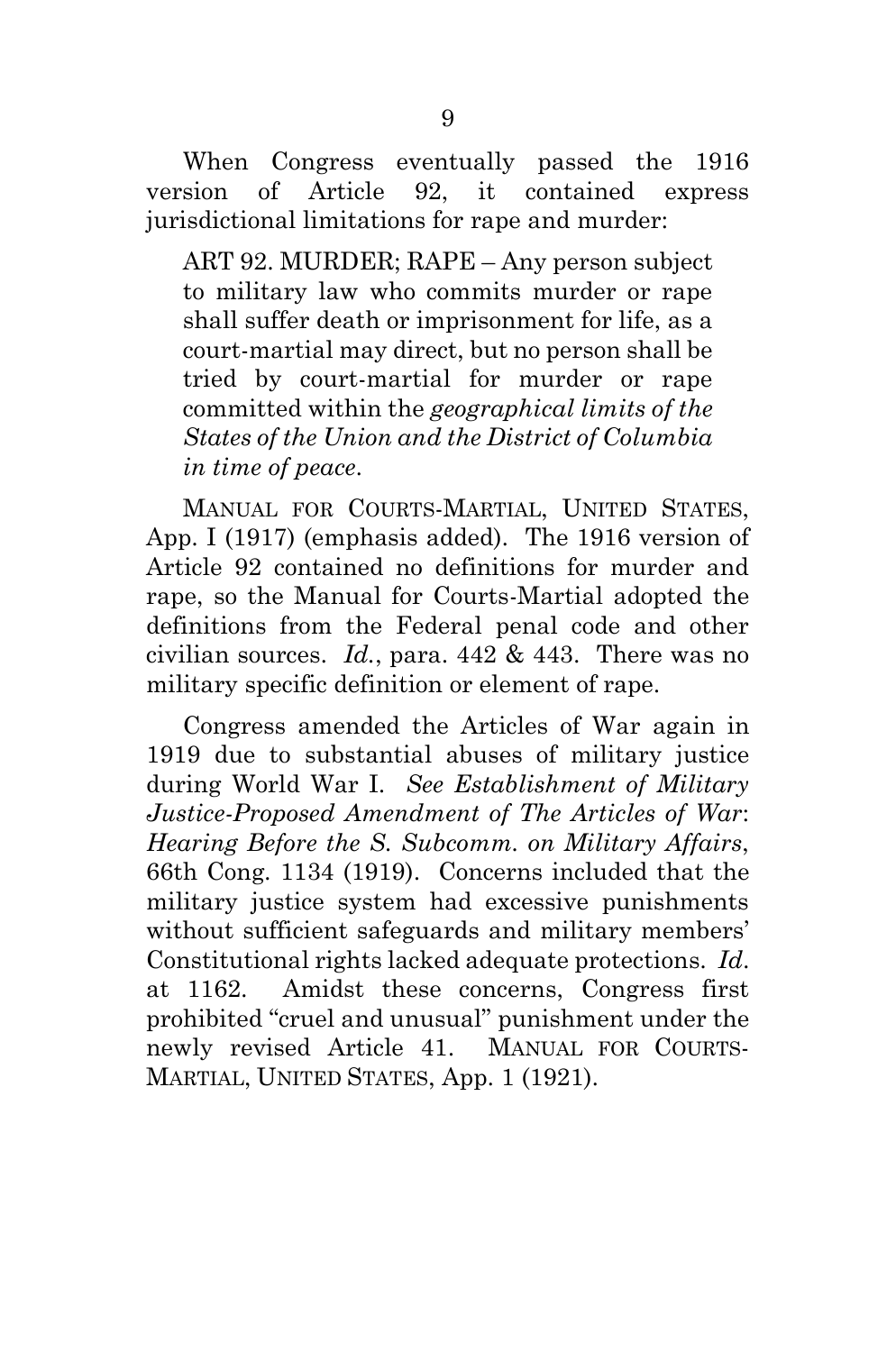#### <span id="page-16-0"></span>**E. The Uniform Code of Military Justice**

In 1949, Congress returned to the Articles of War in its drafting of the UCMJ. *Uniform Code of Military Justice: Hearings on H.R. 2498 Before a Subcomm. of H. Comm. On Armed Services*, 81st Cong. 565 (1949). Congress adopted substantial provisions from the Articles of War, in addition to including significant new language to support the UCMJ. *See generally*  MANUAL FOR COURTS-MARTIAL, UNITED STATES (1951). In so doing, Congress continued to expand the Constitutional rights of servicemembers. At the same time, Congress also removed the geographical limitations previously contained in Article 92, delineating jurisdiction by status rather than geography. *See* Article 2, UCMJ, 10 U.S.C. § 802 (1956).

The trajectory of the development of the Articles of War and the UCMJ ultimately provides a clear picture: Congress intended to guarantee individual Constitutional rights to servicemembers, and, in return, expanded the jurisdiction of the UCMJ. The current state of the UCMJ and the Constitutional redundancies Congress has built into the UCMJ reflect that effort.

## <span id="page-16-1"></span>**II. THE COURTS' RECOGNITION OF CONSTITUTIONAL RIGHTS UNDER THE UNIFORM CODE OF MILITARY JUSTICE**

This Court as recently as 2018 observed that servicemembers receive essentially the same protections as do accused in civilian proceedings. *Ortiz*, 138 S. Ct. at 2174. Likewise, military courts with the specialized task of interpreting the UCMJ have consistently held that there is a presumption that Constitutional protections apply to military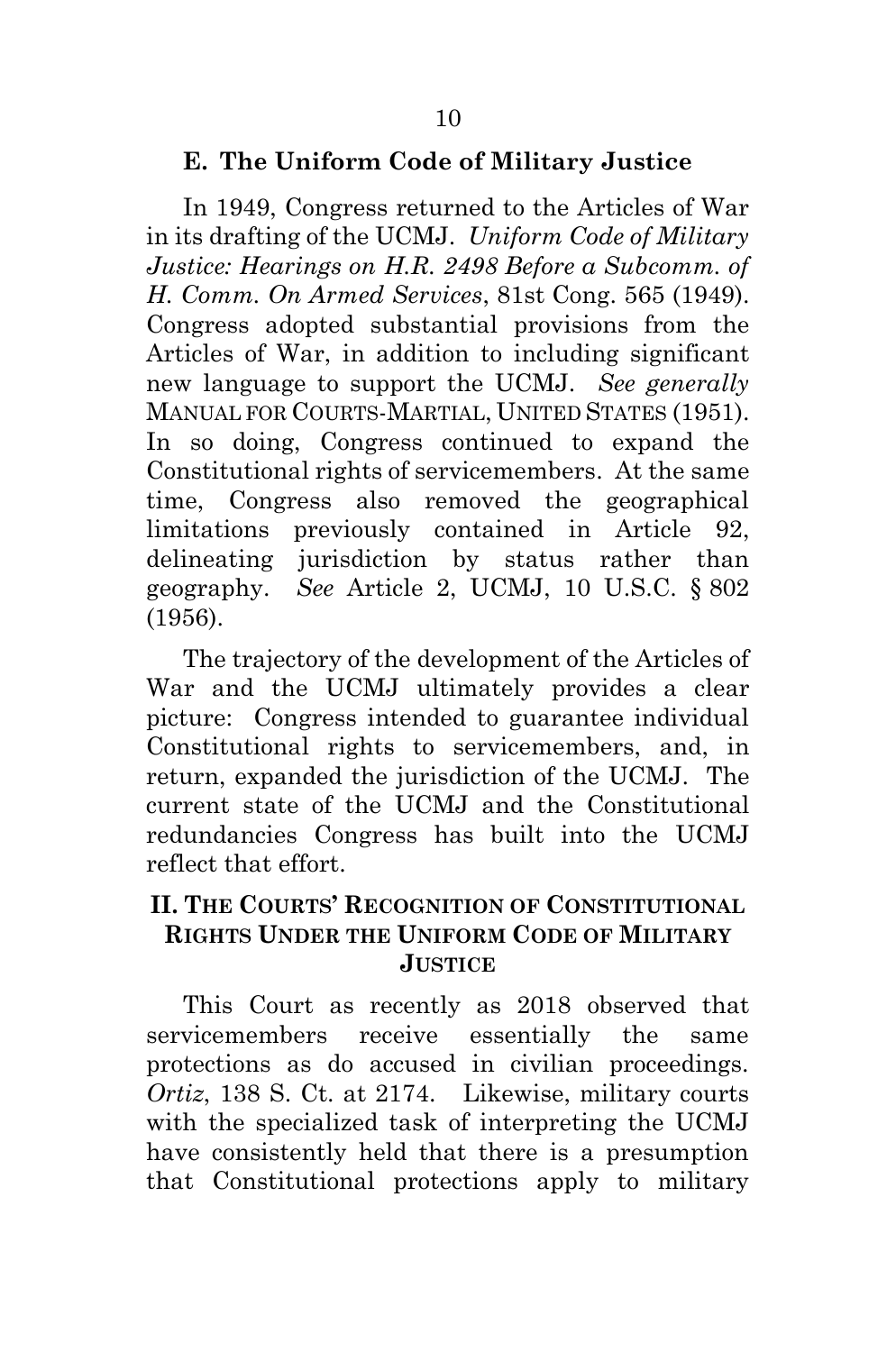defendants unless there is an intentional relinquishment or overriding demand associated with military service. *United States v. Jones*, 78 M.J. 37 (C.A.A.F. 2018); *United States v. Easton*, 71 M.J. 168 (C.A.A.F. 2012); *United States v. Sweeney*, 70 M.J. 296 (C.A.A.F. 2011)(citing *United States v. Olano*, 507 U.S. 725 (1993)); *United States v. Harcrow*, 66 M.J. 154 (C.A.A.F. 2008)(citing *Glasser v. United States*, 315 U.S. 60 (1942)). *But see United States v. Hartman*, 69 M.J. 467 (C.A.A.F. 2011) (acknowledging that Constitutional safeguards can apply differently to members of the military.)

The following table details the individual rights guaranteed by the constitution, and demonstrates whether this Court, or military courts, have determined that the right applies to servicemembers.

| Constitutional    | Service    | UCMJ Article, Case Law, and                       |
|-------------------|------------|---------------------------------------------------|
| Protection        | Member     | <b>Presidentially promulgated rules</b>           |
|                   | Protection |                                                   |
| Free Speech       | Limited    | Parker v. Levy, 417 U.S. 733 (1974); US v.        |
|                   | Protection | Rapert, 75 M.J. 164 (C.A.A.F. 2015)               |
| Free Exercise     | Limited    | <i>Cutter v. Wilkinson, 544 U.S. 709 (2005);</i>  |
|                   | Protection | $US v$ . Sterling, 75 M.J. 407 (C.A.A.F.          |
|                   |            | 2016)                                             |
| <b>Free Press</b> | Limited    | Limited by policy*                                |
|                   | Protection |                                                   |
| Assembly          | Limited    | United States v. Reed, 24 M.J. 80 (C.M.A.         |
|                   | Protection | 1987) (Everett, C.J. concurring).                 |
| Petition          | Limited    | Secretary of the Navy v. Huff, 444 U.S.           |
|                   | Protection | 453 (1980); <i>Brown v. Glines</i> , 444 U.S. 348 |
|                   |            | (1980).                                           |
| Bear Arms         | $FU$ ll    | District of Columbia v. Heller, 554 U.S.          |
|                   | Protection | 570 (2008); United States v. Smith, 56            |
|                   |            | M.J. 711 (A.F. Ct. Crim. App. 2001) pet.          |
|                   |            | denied, 56 M.J. 477 (2002)                        |
| Search and        | Limited    | United States v. Stevenson, 66 M.J. 15            |
| Seizures          | Protection | (C.A.A.F. 2008); United States v. United          |
|                   |            | <i>States v. McMahon, 58 M.J. 362 (C.A.A.F.</i>   |
|                   |            | 2003) (citing <i>Schneckloth v. Bustamonte</i> ,  |
|                   |            | 412 U.S. 218 (1973) and Katz v. United            |
|                   |            | States, 389 U.S. 347 (1967)); R.C.M. 302-         |
|                   |            | 305; Military Rule of Evidence (M.R.E).           |
|                   |            | $311 - 317.$                                      |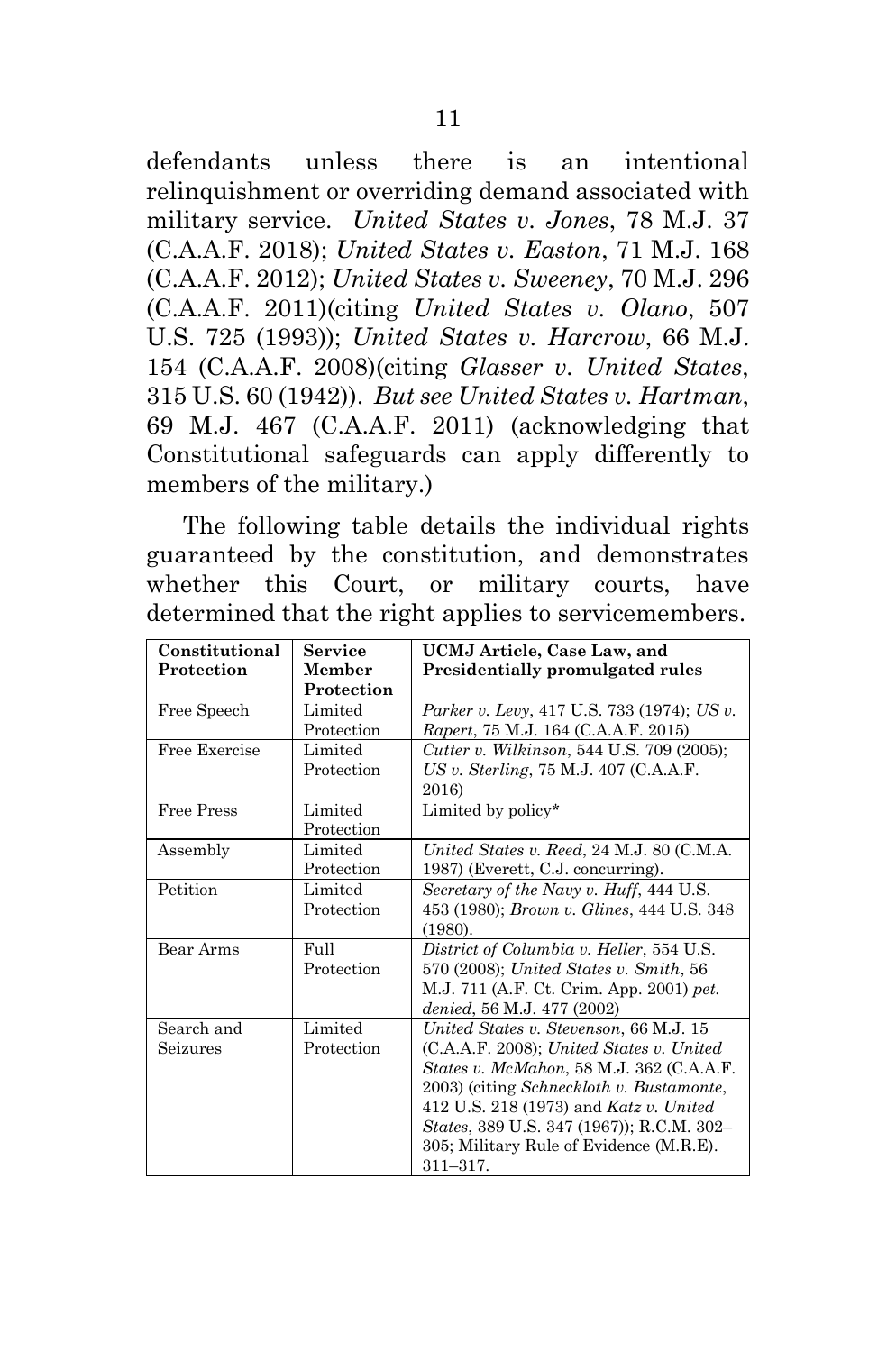| Constitutional        | Service    | <b>UCMJ</b> Article, Case Law, and                     |
|-----------------------|------------|--------------------------------------------------------|
| Protection            | Member     | Presidentially promulgated rules                       |
|                       | Protection |                                                        |
| Self-                 | Full or    | Article 31, UCMJ; United States v. Vela,               |
| Incrimination         | Modified   | 71 M.J. 283 (C.A.A.F. 2012); United                    |
| and Right to          | Protection | States v. Mapes, 59 M.J. 60 (C.A.A.F.                  |
| counsel               |            | 2003); M.R.E. 301, 304, & 305.**                       |
| Double                | Full       | Article 44, UCMJ; Wade v. Hunter, 336                  |
| Jeopardy              | Protection | U.S. $684$ (1949); United States v. Easton,            |
|                       |            | 71 M.J. 168 (C.A.A.F. 2012).                           |
| Due Process           | Full       | Weiss v. United States, 510 U.S. 163                   |
|                       | Protection | $(1994)$ (citing Rostker v. Goldberg, 453)             |
|                       |            | U.S. $57$ (1981) and <i>Middendorf v. Henry</i> ,      |
|                       |            | 425 U.S. 25 (1976)); <i>Frontiero v.</i>               |
|                       |            | Richardson, 411 U.S. 677 (1973); United                |
|                       |            | States v. Meakin, 78 M.J. 396 (C.A.A.F.                |
|                       |            | 2019).                                                 |
| Grand Jury            | Different  | Article 32, UCMJ (specifically                         |
|                       | Protection | excluded by U.S. CONST., amend. V)                     |
| Speedy Trial          | Full       | Article 10, UCMJ; United States v.                     |
|                       | Protection | Thompson, 68 M.J. 308 (C.A.A.F. 2010);                 |
|                       |            | United States v. Moreno, 63 M.J. 129                   |
|                       |            | (C.A.A.F. 2006); Rule for Court Martial                |
|                       |            | (R.C.M.) 707.                                          |
| <b>Impartial Fact</b> | Full       | United States v. Commisso, 76 M.J. 315                 |
| Finder                | Protection | (C.A.A.F. 2017); United States v.                      |
|                       |            | Lambert, 55 M.J. 293 (C.A.A.F. 2001).                  |
| Informed of           | Full       | Articles 30 & 35, UCMJ; United States                  |
| Charges               | Protection | v. Gaskins, 72 M.J. 225 (C.A.A.F. 2013);               |
|                       |            | United States v. Girouard, 70 M.J. 5                   |
|                       |            | $(C.A.A.F. 2011)$ (citing <i>Apprendi v. New</i>       |
|                       |            | <i>Jersey</i> , 530 U.S. 466 (2000) and <i>Cole v.</i> |
|                       |            | Arkansas, 333 U.S. 196 (1948)).                        |
| Confrontation         | Full       | United States v. Bess, 75 M.J. 70                      |
|                       | Protection | $(C.A.A.F. 2016)$ (citing <i>Herring v. New</i>        |
|                       |            | York, 422 U.S. 853 (1975)); United States              |
|                       |            | v. Katso, 74 M.J. 273 (2015) (citing                   |
|                       |            | Crawford v. Washington, 541 U.S. 36                    |
|                       |            | $(2004)$ ; United States v. Israel, 60 M.J.            |
|                       |            | 485 (C.A.A.F. 2005).                                   |
| Compel                | Limited    | Article 46, UCMJ; United States v.                     |
| Production            | Protection | Manos, 17 C.M.A. 10 (C.M.A. 1967);                     |
|                       |            | United States v. Jones, 20 M.J. 919 (N-                |
|                       |            | M.C.M.R. 1985).                                        |
| Public Trial          | Full       | United States v. Lambert, 55 M.J. 293                  |
|                       | Protection | (C.A.A.F. 2001); United States v. Fleming,             |
|                       |            | 38 M.J. 126 (C.A.A.F. 1993); United                    |
|                       |            | States v. Moses, 4 M.J. 847 (1978).***                 |
| Counsel               | Full       | Article 27, UCMJ; United States v.                     |
|                       | Protection | Gooch, 69 M.J. 353 (C.A.A.F. 2011);                    |
|                       |            | United States v. Dewrell, 55 M.J. 131                  |
|                       |            | (C.A.A.F. 2001) (quoting Strickland v.                 |
|                       |            | Washington, 466 U.S. 668 (1984).                       |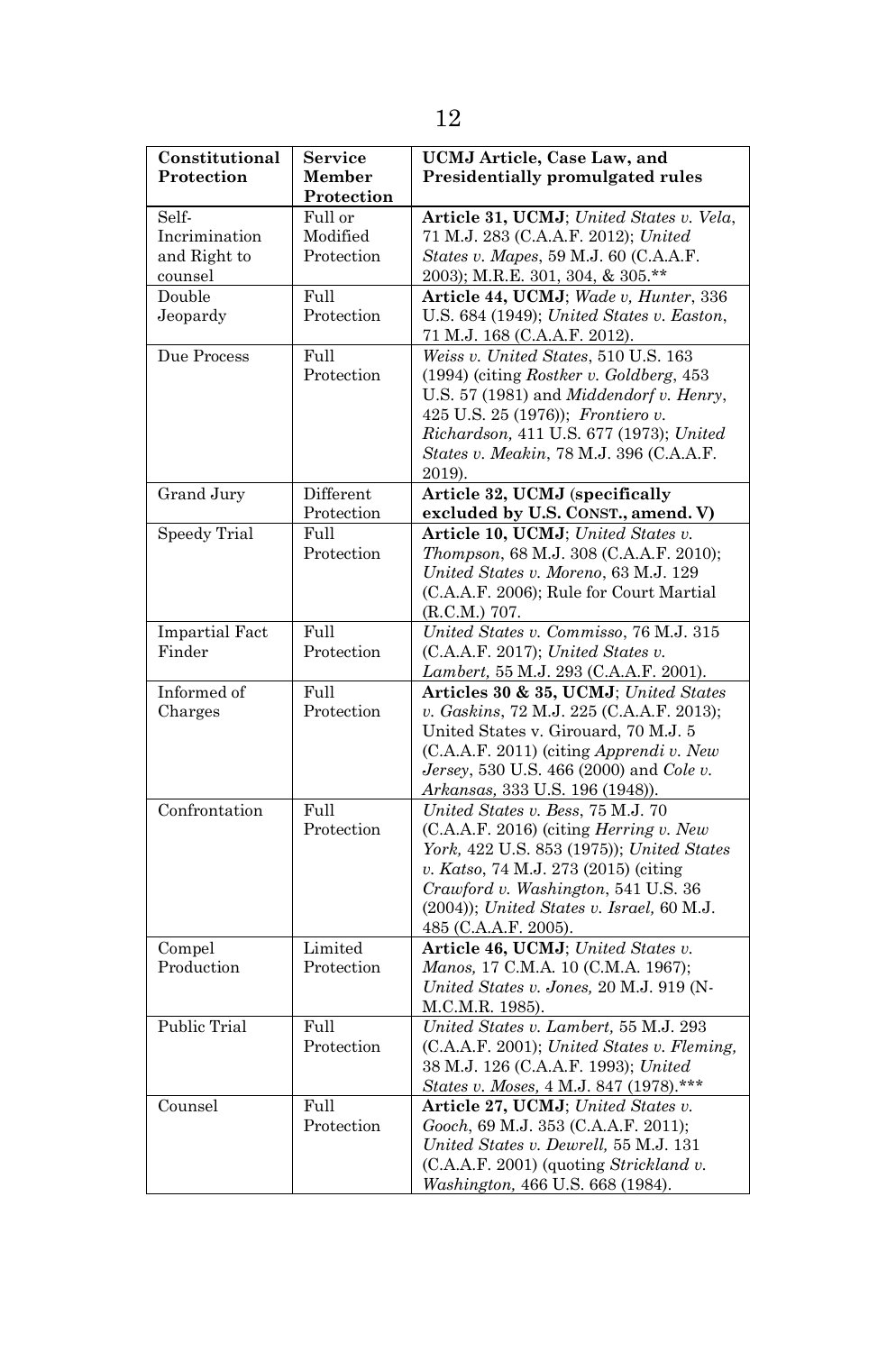| Constitutional   | <b>Service</b>             | UCMJ Article, Case Law, and                       |
|------------------|----------------------------|---------------------------------------------------|
| Protection       | Member                     | <b>Presidentially promulgated rules</b>           |
|                  | Protection                 |                                                   |
| Jury Trial       | Different                  | <i>Reid v. Covert, 354 U.S. 1 (1957); United</i>  |
|                  | Protection                 | <i>States v. New,</i> 55 M.J. 95 (C.A.A.F. 2001). |
| Cruel and        | Full                       | Article 55, UCMJ; United States v.                |
| Unusual          | protection                 | Pena, 64 M.J. 259 (C.A.A.F. 2007)                 |
| Punishment       | (as decided                | (quoting <i>Estelle v. Gamble, 429 U.S. 97</i> )  |
|                  | by the                     | $(1976)$ ; United States v. Avila, 53 M.J. 99     |
|                  | Court of                   | (C.A.A.F. 2000); United States v.                 |
|                  | Appeals of                 | <i>Martinez</i> , 19 M.J. 744, 748 (C.M.R. 1984); |
|                  | the Armed                  | United States v. Matthews, 16 M.J. 354            |
|                  | Forces)                    | $(C.M.A. 1983)$ ; United States v. Wappler,       |
|                  |                            | 9 C.M.R. 23 (C.M.A. 1953).                        |
| Excessive Fines  | Full                       | Articles 15 and 66, UCMJ; United                  |
|                  | Protection                 | States v. Stebbins, 61 M.J. 366 (C.A.A.F.         |
|                  |                            | 2005).                                            |
| Bail             | $\operatorname{Different}$ | Articles 10 and 13, UCMJ; Courtney v.             |
|                  | Protection                 | <i>Williams, 1 M.J. 267 (C.M.A. 1976).</i>        |
| <b>d</b> 1 ii 11 | 1/DAOM                     |                                                   |

https://www.esd.whs.mil/DOPSR/

\*\* *Davis v. United States*, 512 U.S. 452 (1994) declined to definitely resolve whether the self-incrimination clause or right to counsel clause of the Fifth Amendment apply to the military justice system. However, Article 31, UCMJ and case law from the military courts clarify that Soldiers possess comparable if not greater protection than the Fifth Amendment provides.

\*\*\* The right to a public trial may be infringed for good reason such as classified information, youthful witnesses, or to protect a victim witness "in relating the lurid details" of a rape case. *Moses*, 4 M.J. at 848-49. However, certain civilian jurisdictions follow similar rules. *See, inter alia, Harris v. Stephens*, 361 F.2d 888 (8th Cir. 1966), *cert denied* 386 U.S. 964 (1967).

#### **III. COMPARISON OF INDIVIDUAL ARTICLES**

<span id="page-19-0"></span>Only in the instances of military exigencies is there a narrowly-tailored exception to servicemembers' Constitutional rights. This Court has recognized that the military is undoubtedly a "unique society." *Parker v. Levy*, 417 U.S. 733 (1974). Servicemembers' rights only differ from those afforded to their civilian counterparts in two circumstances: (1) Where there is a military specific reason that courts believe that protections should not apply, or (2) where the Constitution explicitly abrogates the right in question. Even in the second instance, Congress has stepped in, and in the interest of protecting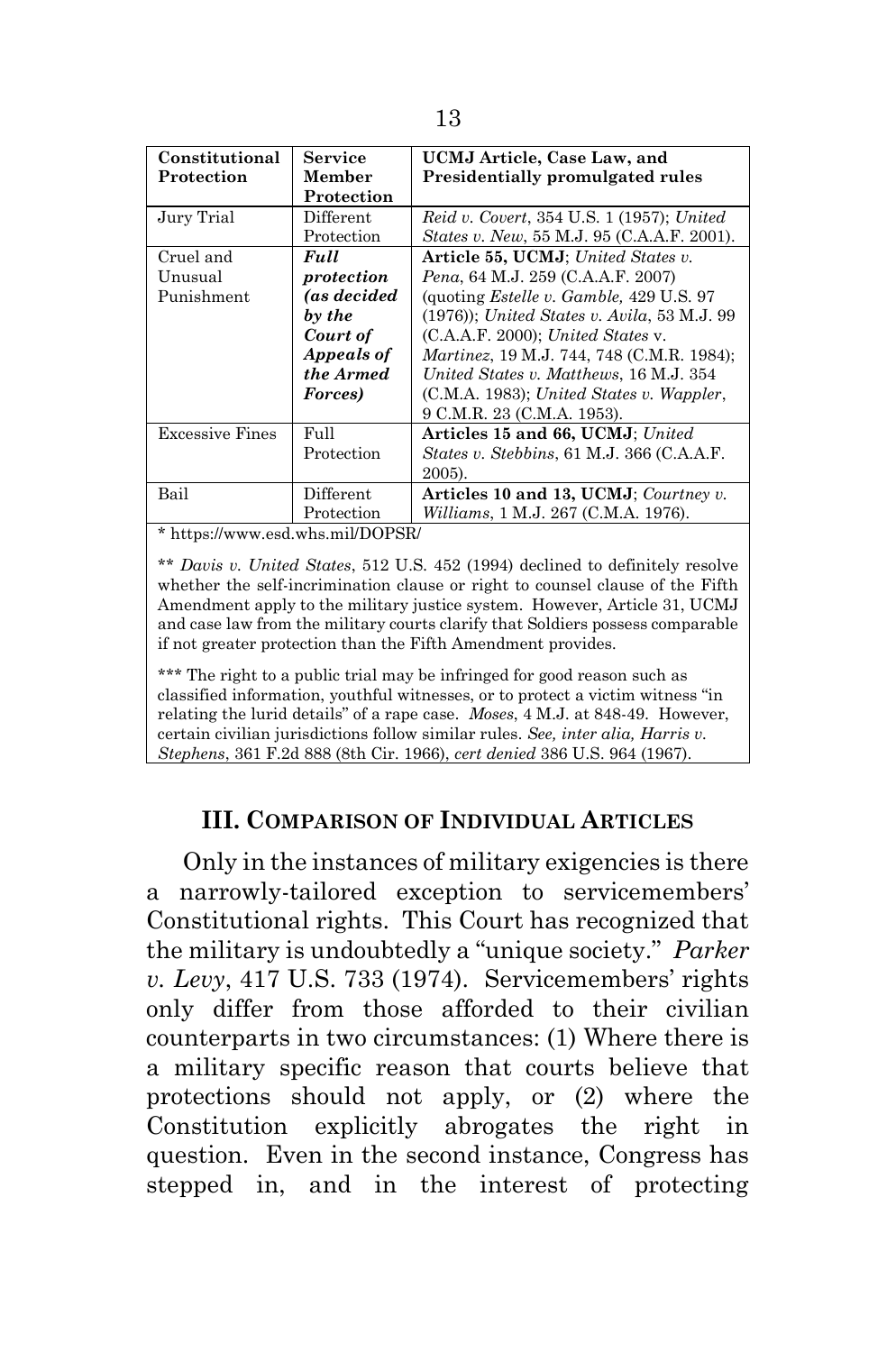servicemembers' rights, has provided a functional alternative to safeguard the underlying interest.

<span id="page-20-0"></span>**A. Servicemembers' Constitutional Rights are Only Curtailed for Military-Specific Reasons.**

### <span id="page-20-1"></span>**1. Fourth Amendment**

Congress and the courts have long recognized that the Fourth Amendment right against unreasonable search and seizure applies differently to servicemembers. *See* U.S. CONST. amend. IV; *United States v. Doyle*, 4 C.M.R. 137, 139 (C.M.A. 1952) ("[T]here has long existed in the services a rule to the effect that a military commanding officer has the power to search military property within his jurisdiction."). Such is the case, however, because the government interest in maintaining combat readiness and creating good order and discipline directly relates to a commander's ability to inspect and exercise control over his subordinate servicemembers and their communal environment. *United States v. Stuckey*, 10 M.J. 347, 352 (C.M.A. 1981). In this context, there is a direct nexus between military effectiveness and military inspections that would violate Fourth Amendment protections in a civilian context.

This nexus is understandable. On the one hand, there is the presumptive need to protect the rights of servicemembers against unreasonable search and seizure. On the other hand, military commanders must have the authority to maintain good order and discipline, particularly in the context of mission readiness. Further complicating this balancing act, courts have recognized that military members are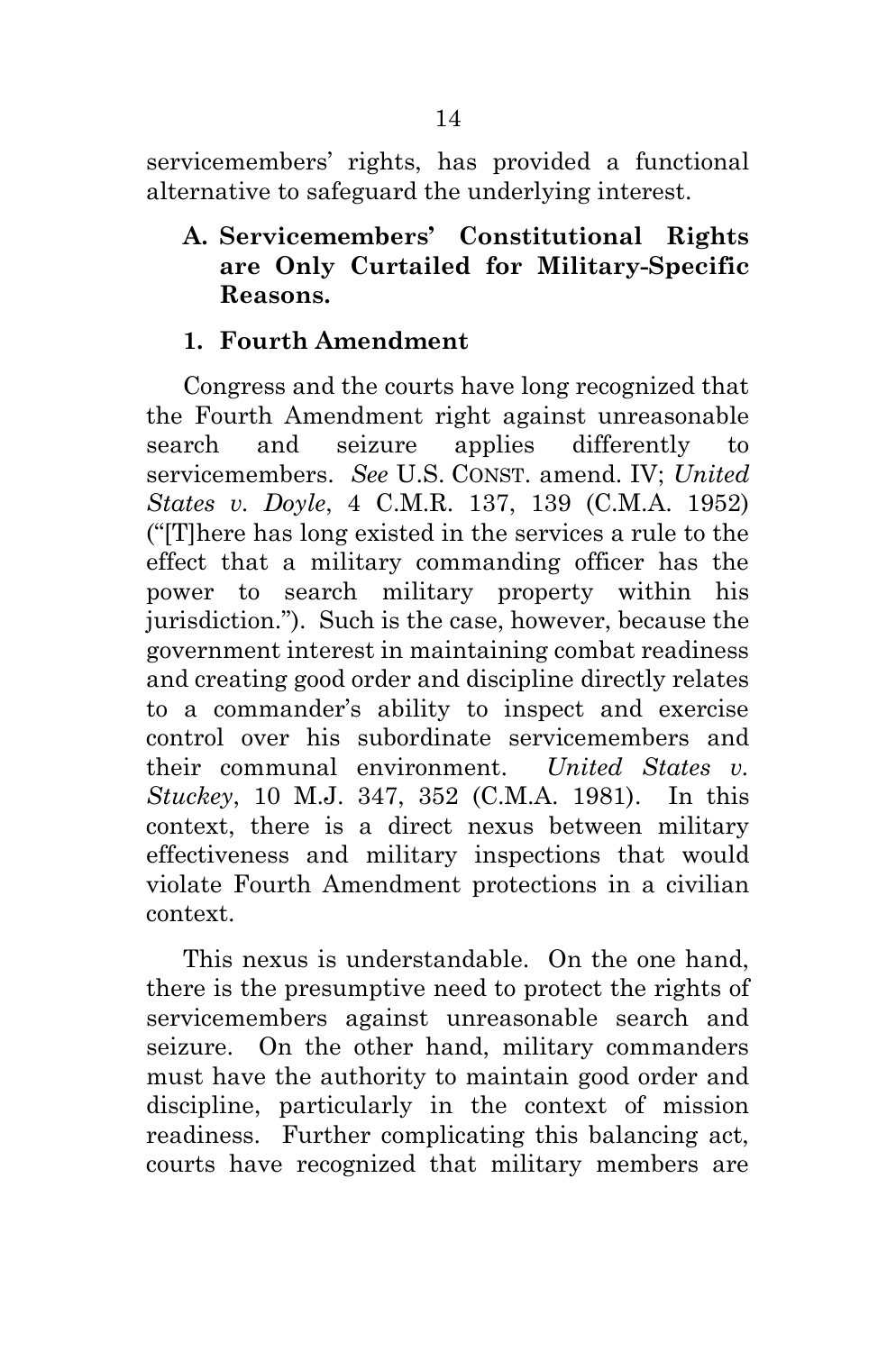often located in places or subject to conditions that do not fit neatly into the paradigm that Fourth Amendment jurisprudence contemplates: access to a judge who can issue a warrant. For this reason, members of the armed forces and federal courts alike have long applied Fourth Amendment rights in a manner that maximizes the Constitutional protections of servicemembers while balancing military exigency. It is not that the Fourth Amendment does not apply; instead, the circumstances and conditions of military searches make some searches reasonable when they would otherwise not be in a civilian context. Accordingly, Congress and the President have *narrowly* tailored any divergence from civilian practices.<sup>3</sup>

While the Fourth Amendment has a different application to members of the military, the presumptive application of Constitutional protection remains the well-understood, and historically intended norm. Commanders may not, under any circumstance, conduct any search without probable cause, and the commander's ability to grant that probable cause is limited to only those areas under his or her control. As a result, when a servicemember is located in the United States and not on a military

<sup>3</sup> As early as 1949, Congress defined areas of diminished privacy expectations to two specific situations: (1) where the property was "owned or controlled by the United States," or (2) where the property was "located in a foreign country or in occupied territory and occupied or used by persons subject to military law or to the law of war." MANUAL FOR COURTS-MARTIAL, UNITED STATES, para. 138 (1949). Outside of these areas, servicemembers were entitled the full panoply of Fourth Amendment protections.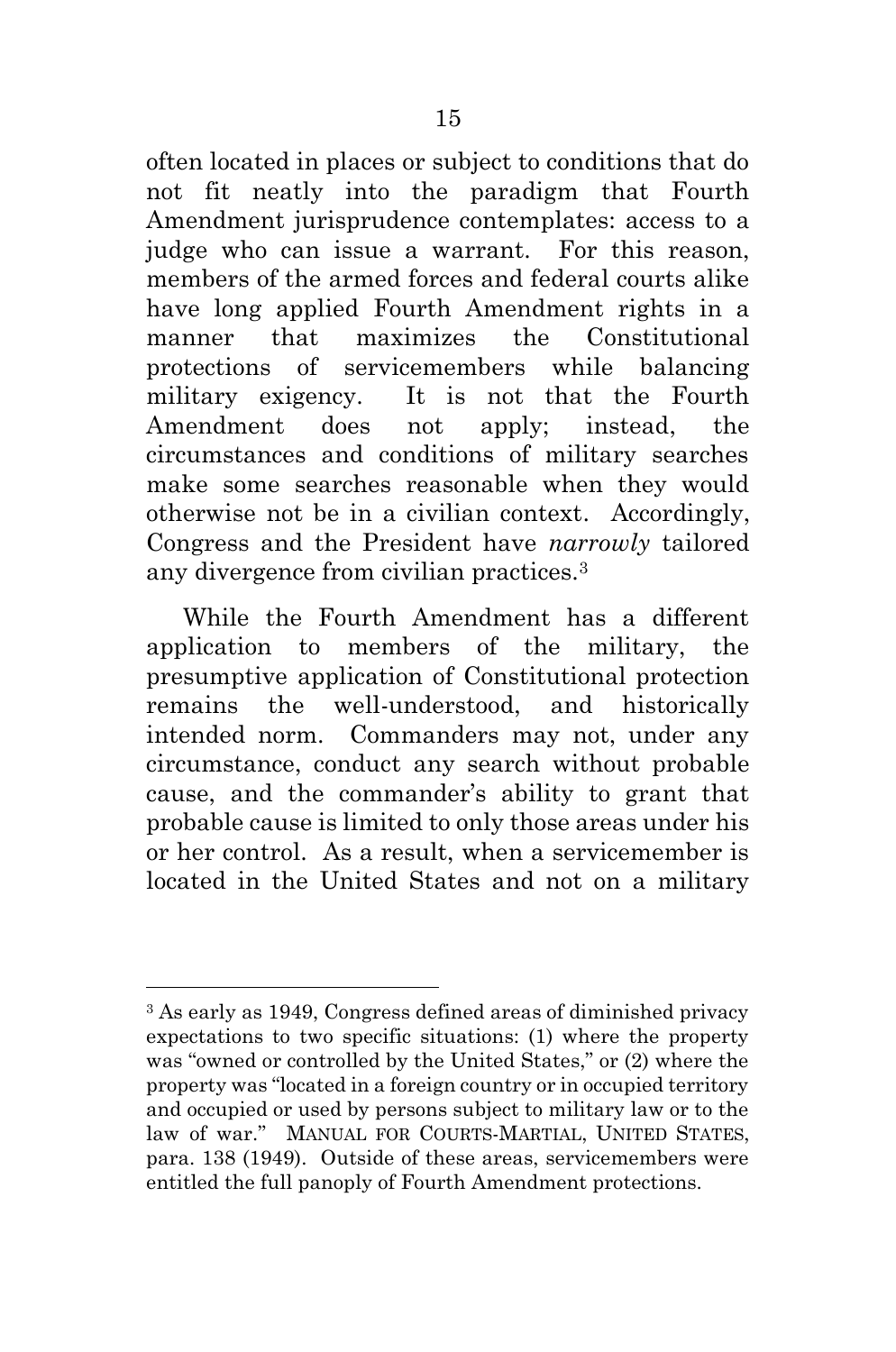installation, they have identical protection under the Fourth Amendment as their peers.

This demonstrates a well established pattern that while courts do apply the Fourth Amendment protections against search and seizure differently in the military, they are careful to do so in a manner that offers the maximum amount of protection to the servicemember, and only abrogates the right when absolutely necessary. Throughout their history, "courts-martial have operated as instruments of military justice . . . not military command." *Ortiz*, 138 S. Ct. at 2175.

## <span id="page-22-0"></span>**2. Grand Jury**

The right to a grand jury is perhaps the most obvious area in which servicemembers' rights deviate from the norm. The Constitution specifically exempts military members accused of a crime from the Fifth Amendment right to a grand jury indictment. U.S. CONST. amend. V. Based upon this exemption, this Court has determined that there is no right to a civil jury in courts-martial. *See Ex Parte Milligan*, 71 U.S. (4 Wall.) 2 (1866). Nevertheless, the military justice system has created, in most instances, equal if not greater procedural protections for military members. For instance, Congress provided for a pretrial hearing that includes greater protections than a traditional grand jury proceeding. Article 32, UCMJ.

The legislative history indicates that Congress, yet again, stepped in to fill Constitutional lacunas by adding protections. Congress first recognized the need for such protections in 1919 during its revisions to the Articles of War. When the Senate Committee took testimony on these revisions, Mr. Samuel Ansell,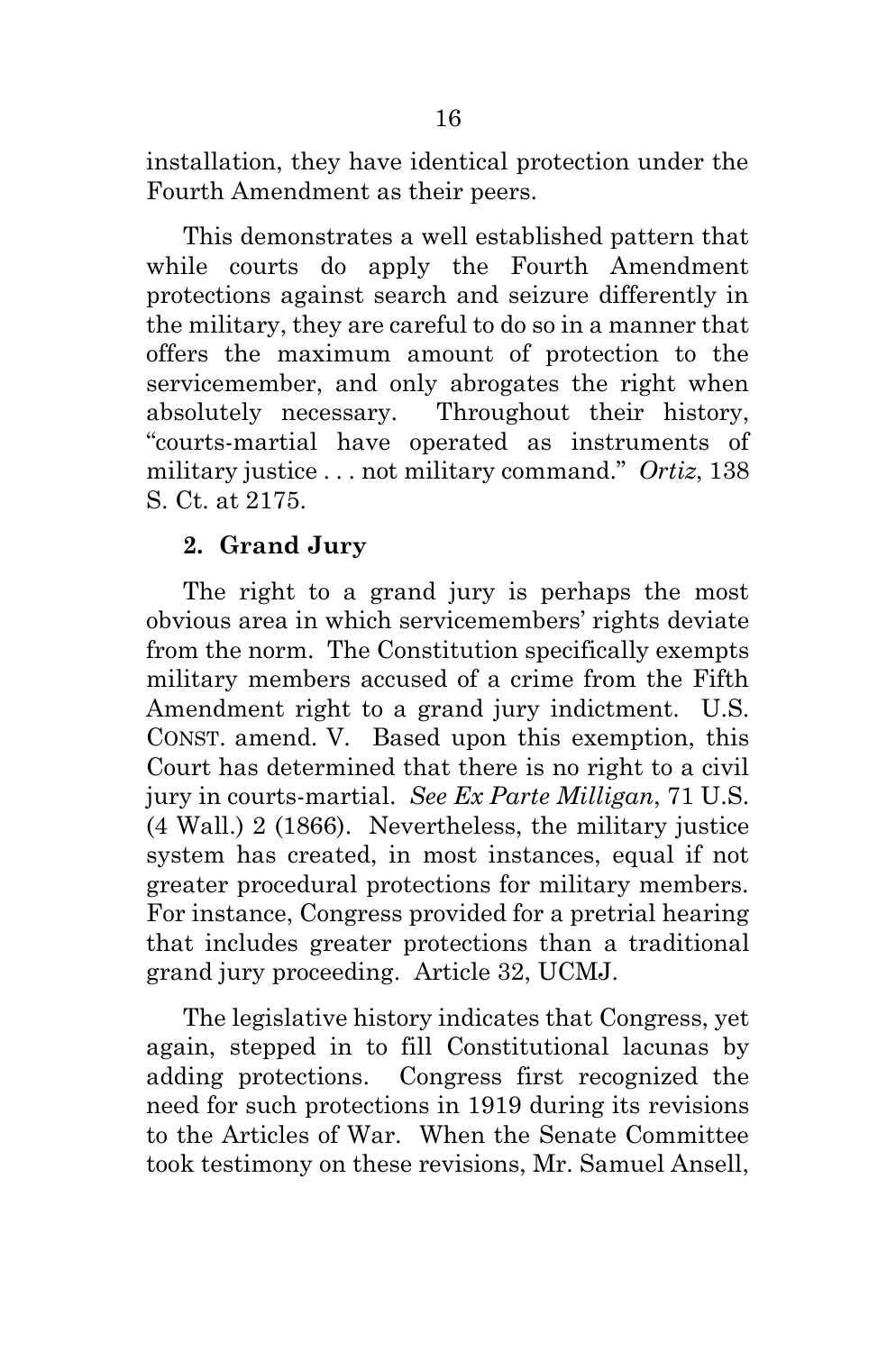formerly the acting-Judge Advocate General of the United States Army, testified that one of the primary concerns with the then-existing system of military justice was the lack of meaningful independent review before a court-martial was sent to trial. *See Establishment of Military Justice-Proposed Amendment of The Articles of War*: *Hearing Before the S. Subcomm. on Military Affairs*, 66th Cong. 278–79 (1919). He suggested an independent preliminary investigation followed by a review by a judge advocate. *Id.* at 281–82.

In 1920, Congress took the action that Mr. Ansell recommended and amended Article 70 to the following:

No charge will be referred for trial until after a thorough and impartial investigation thereof shall have been made. This investigation will include inquiries as to the truth of the matter set forth in said charges, form of charges, and what disposition of the case should be made in the interest of justice and discipline. At such investigation full opportunity shall be given to the accused to cross-examine witnesses against him if they are available and to present anything he may desire in his own behalf either in defense or mitigation, and the investigating officer shall examine available witnesses requested by the accused. If the charges are forwarded after such investigation, they shall be accompanied by a statement of the substance of the testimony taken on both sides.

MANUAL FOR COURTS-MARTIAL, UNITED STATES, App. 1 (1921).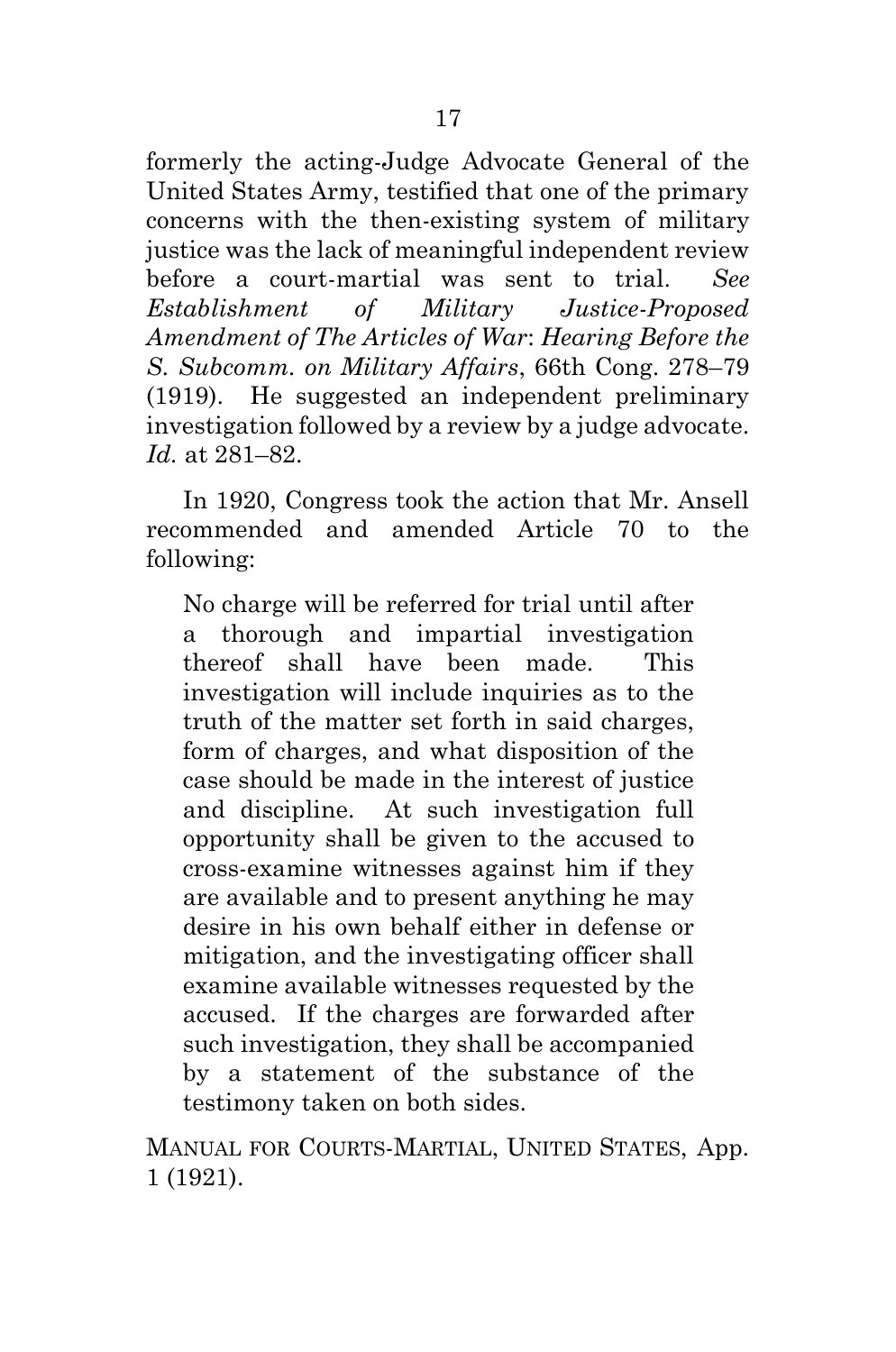Even at this early stage, Congress thought that a servicemember's Constitutional rights were important enough that it provided statutory protections. In so doing, Congress has more than filled the gap left by the Fifth Amendment. In fact, it provided additional rights to servicemembers subject to court-martial than exist under the Fifth Amendment. 4

## <span id="page-24-0"></span>**B. Congress has Enshrined, and even Expanded, Constitutional Protections for Servicemembers, Absent Military Necessity.**

Neither Congress, the President, nor any court has ever determined that the protections against double jeopardy or the right to a speedy trial afforded under the Fifth and Sixth Amendments were inapplicable to servicemembers. In fact, the President and Congress have demonstrated that where there was a question as to their applicability, additional legislation and regulations would ensure servicemembers enjoy the same protections as their civilian counterparts.

## <span id="page-24-1"></span>**1. Double Jeopardy Rights**

 $\overline{a}$ 

The protection against double jeopardy enshrined in the Fifth Amendment has long been adopted and codified by the military. Since 1806, Article 87 of the Articles of War stated that "no officer, noncommissioned officer, soldier, or follower of the army, shall be tried a second time for the same offence." 9th Cong., 2 Stat. 369 (1806). Article 40, Article of War

<sup>4</sup> Although the Article number has changed on numerous occasions, the content of the article has remained largely the same. *See* MANUAL FOR COURTS-MARTIAL, UNITED STATES, app. 2 (2019).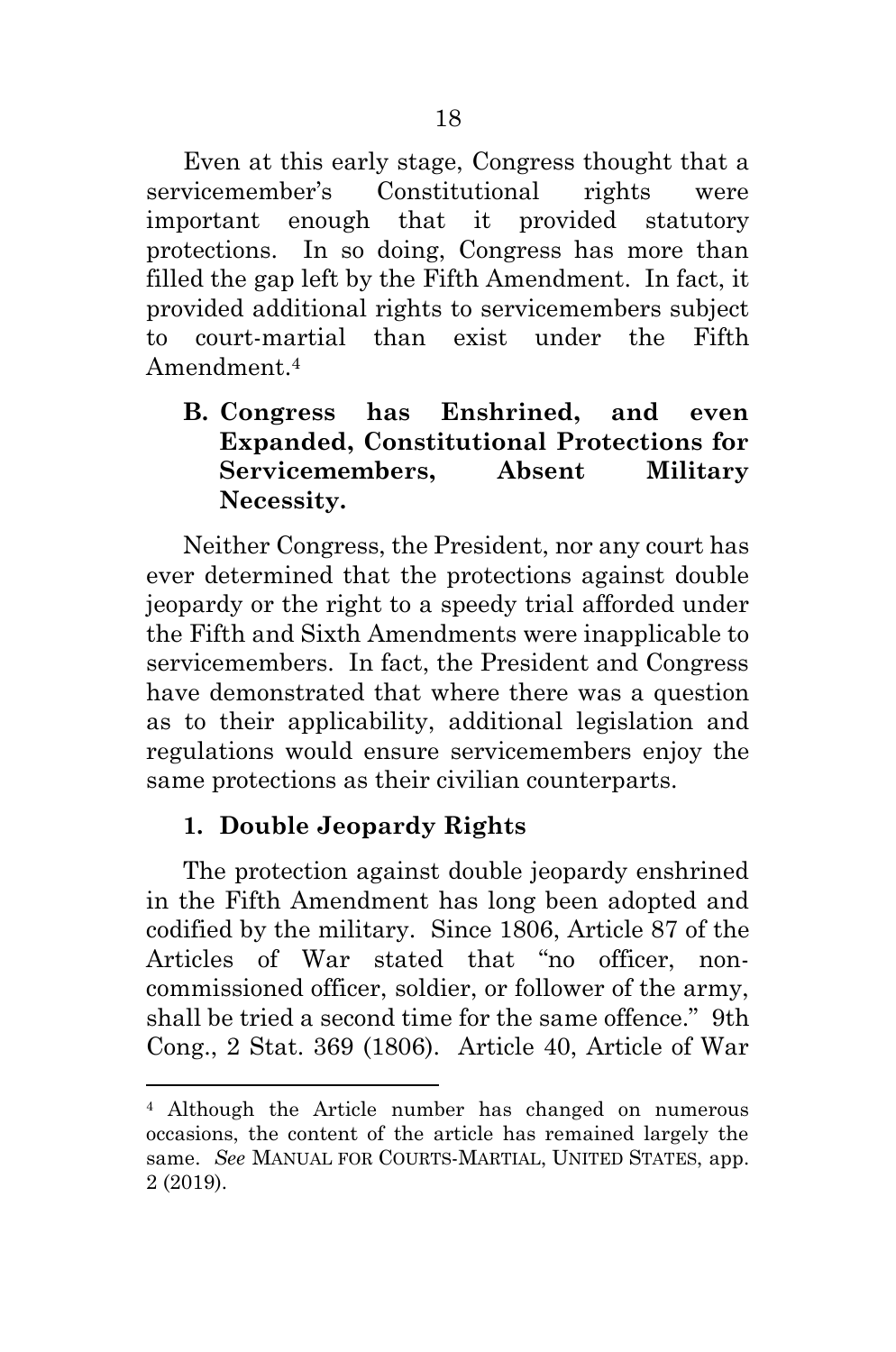(1920), similarly held that "[n]o person shall, without his consent, be tried a second time for the same offense." MANUAL FOR COURTS-MARTIAL, UNITED STATES, App. 1 (1921). *See also Grafton v. United States*, 206 U.S. 333 (1907) (holding court-martial acquittal barred subsequent prosecution in Philippine civil tribunal).

Eventually, Article 44 of the UCMJ, in its present form, enshrined the exact same protections when it adopted the language of Article 40 verbatim. As Colonel William Winthrop observed:

Where indeed the offences are crimes of which military courts are invested with jurisdiction concurrently with the criminal courts, (as for example, the crimes cognizable by courtsmartial under Art. 58, in time of war), the same are not distinct but identical in law, and an acquittal or conviction of one of such offences, or rather of the actual single offence, in a civil court, will be *a complete bar to a prosecution of the same in a military court*, and vice versa.

WILLIAM WINTHROP, MILITARY LAW AND PRECEDENT 265 (2d ed. 1920) (emphasis added).<sup>5</sup>

The applicability of these protections has been apparent in the decisions of both the Federal and State courts. In *Wade v. Hunter*, 336 U.S. 684 (1949), the Supreme Court addressed the issue of *when* double jeopardy applied to servicemembers, not *if* it

 $\overline{a}$ 

<sup>5</sup> *See*, *e.g.*, 6 Op Atty Gen 506 (1854) (captain who beat his subordinate to death was tried for manslaughter by the state and cruel treatment at court-martial); 6 Op. Atty Gen 413 (1854) (surgeon who shot and killed his superior was tried for murder by the state and mutiny at court-martial).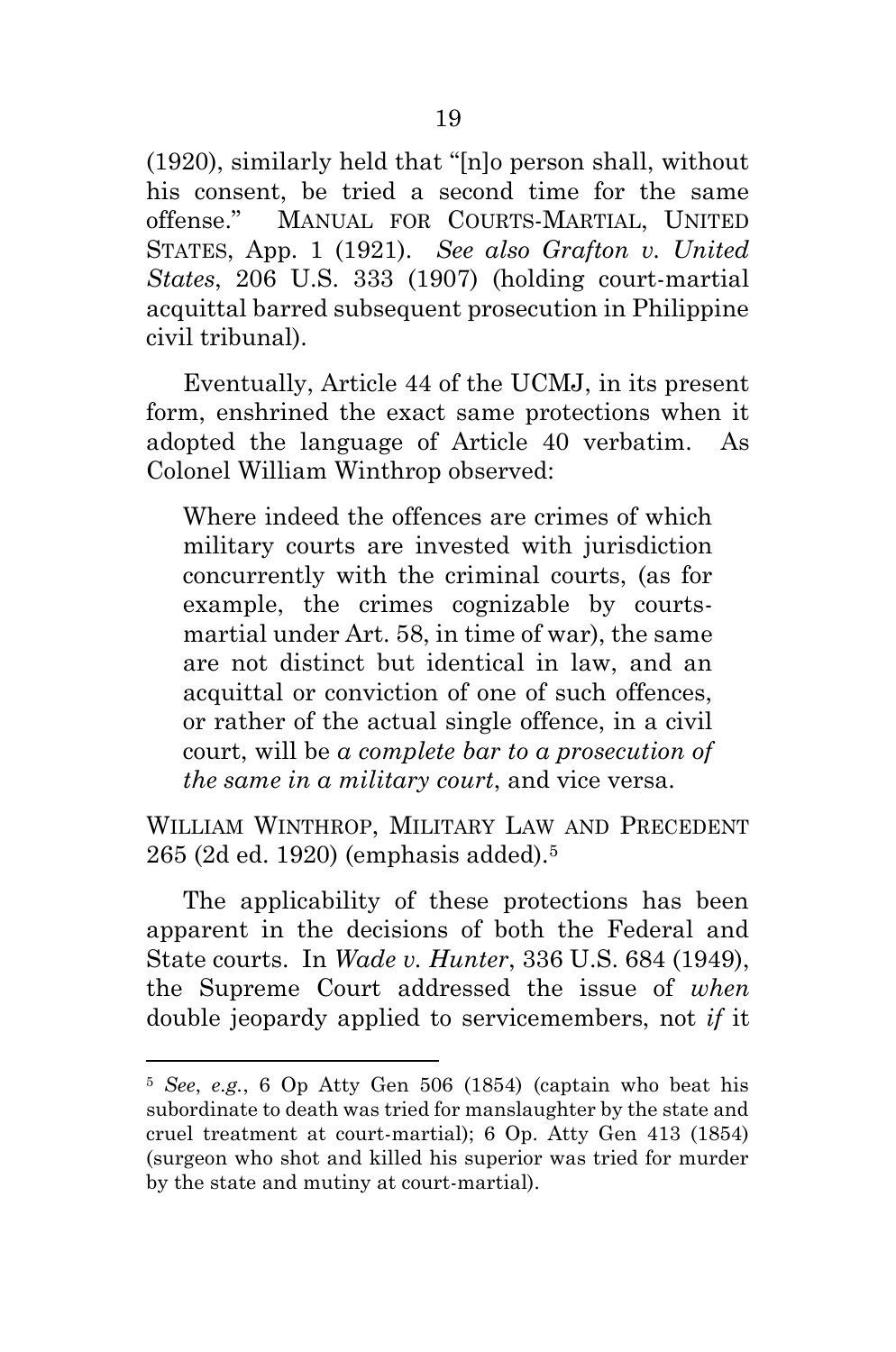applied. Prior to that, a Federal district court held in *In re Stubbs*, 133 F. 1012 (W. D. Wash., 1905), that a soldier tried and acquitted by a civilian court for the murder of another soldier could be tried by the Army for the separate and different charge of "assault prejudicial to good order." Denying *habeas* relief, that court noted that the Constitution "exempt[ed] him from a second prosecution for that identical offense," the command had taken "special care . . . to charge him with an offense different from the one of which he was acquitted by the superior court." *Id*. at 1014. It was indisputable that the Accused, acquitted of the killing in civilian court, "could not be [tried] for murder, manslaughter, or a criminal assault . . . ." *Id*. at 1013.

Mirroring the Fifth Amendment's prohibition that an individual cannot "be twice put in jeopardy of life or limb" for the same offense, today's Article 44(a), UCMJ, guarantees that "[n]o person may, without his consent, be tried a second time for the same offense." *United States v. Stringer*, 17 C.M.R. 122, 127 (C.M.A. 1954). Derived from the aforementioned Fifth Amendment protections and codified in prior Articles of War, Article 44, UCMJ, was "a substantial strengthening of the rights of an accused," which "incorporate the traditionally military rules of jeopardy." S. REP. NO. 81-486, at 19–20 (1949).

The legislative record reveals no Congressional doubts as to the application of double jeopardy protections to servicemembers or concerns as to the outcomes of cases like *Grafton*, 206 U.S. at 333 or *In re Stubbs*. The possibility of successive prosecutions under the military and federal civilian system was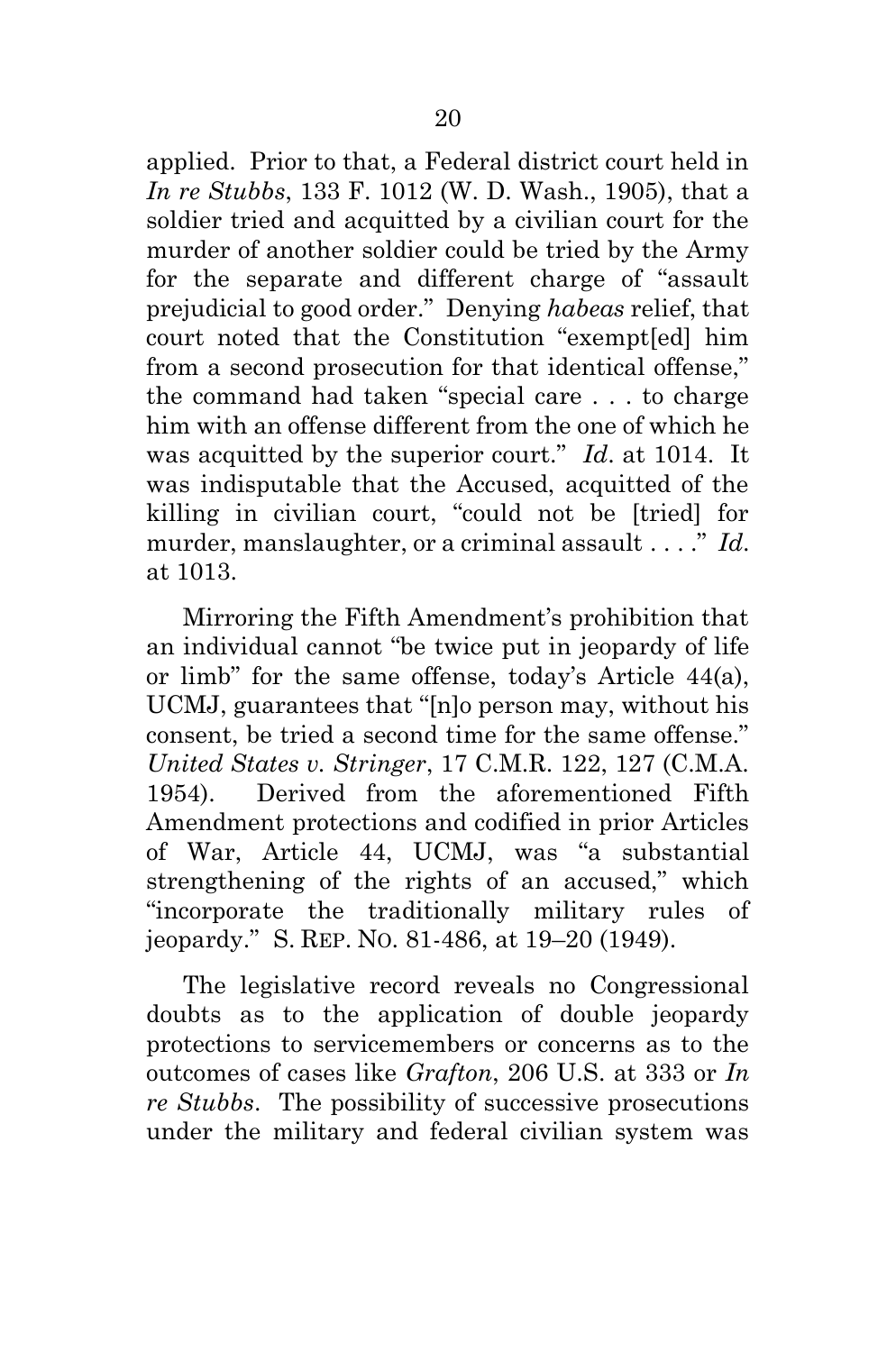universally abhorrent to Congress. <sup>6</sup> Moreover, it was roundly accepted that lawmakers "have increased the protections of double jeopardy." 96 CONG. REC. 1354 (1950) (statement of Sen. Estes Kefauver, Member, S. Comm. on Armed Services). The undisputable history of the application of the double jeopardy provisions to the military demonstrates Congress's intent to preserve and further servicemembers' Constitutional rights.

## <span id="page-27-0"></span>**2. Speedy Trial Rights**

l

The Sixth Amendment provides that the accused shall enjoy the "right to a speedy . . . trial." U.S. CONST. amend VI. Congress and the military have explicitly created additional procedural safeguards to compensate for the exigencies of the military not present in the civilian court system.

The expansion of these rights addressed the unique legal circumstances of military service and law. Recognizing that the military lacks a system of

<sup>6</sup> When asked, "And you believe double jeopardy, when it relates to the service—in civilian courts or the service itself—should be prohibited?" the American Bar Association's representative testified "Absolutely." *Uniform Code of Military Justice: Hearings on H.R. 2498 Before a Subcomm. of H. Comm. On Armed Services*, 81st Cong. 727 (1949) (testimony of George A. Spiegelberg, Chairman of the Special Committee on Military Justice of the American Bar Association). Law professor Arthur John Keefe echoed the same sentiment: "From the cases our board reviewed we were worried about the prevalence of double jeopardy in the armed services. An enlisted man gets into trouble. He is arrested and tried and jailed in the civil courts or his case is heard and he is acquitted or his sentence is suspended. When he is released by the civil authorities he is promptly tried again by the military for the same offense. This is wrong." *Id*. at 839.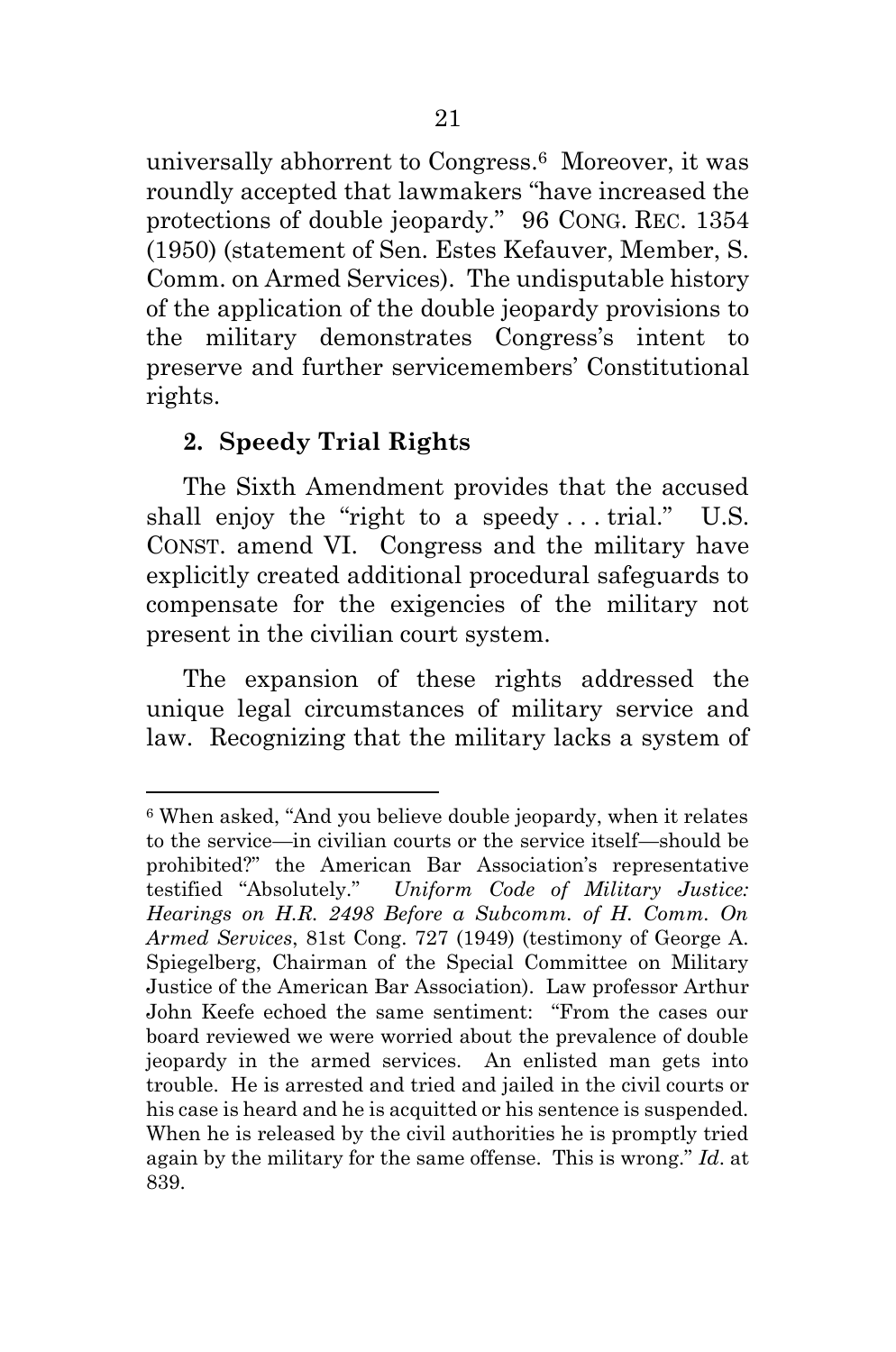bail, Congress addressed the Sixth Amendment implications in Article 79 of the Articles of War of 1806, and later in Article 70 of the revisions of 1916. Specifically, those Articles required that an imprisoned servicemember receive his charges within 8 days and be brought to trial within 40 days. Failure to do so necessitated immediate release by the government.

Under Article 10 of the modern UCMJ:

When a person subject to this chapter is ordered into arrest or confinement before trial, immediate steps shall be taken . . . to inform the person of the specific offense of which the person is accused; and . . . to try the person or to dismiss the charges and release the person.

10 U.S.C. § 810 (2018).

Thus, Article 10 provides a more stringent framework of restrictions on the pace of prosecution by requiring that immediate steps be taken to inform the accused of the charges, and reasonable diligence be used by the prosecution to bring them to trial as soon as possible. *See United States v. Kossman*, 38 M.J. 258, 269 (C.A.A.F. 1993) (citing *United States v. Burton*, 21 U.S.C.M.A. 112, 117, 44 C.M.R. 166, 171 (C.M.R. 1971)). Failure to adhere to these requirements warrants dismissal of the affected charges with prejudice. *Kossman,* 38 M.J. at 262.

Additional separate rights have also been granted by the President under Rule for Court-Martial (R.C.M.) 707. It is similarly restrictive of the prosecution, requiring that servicemembers must be brought to trial within 120 days of the initiation of charges, placed under certain restraints or returned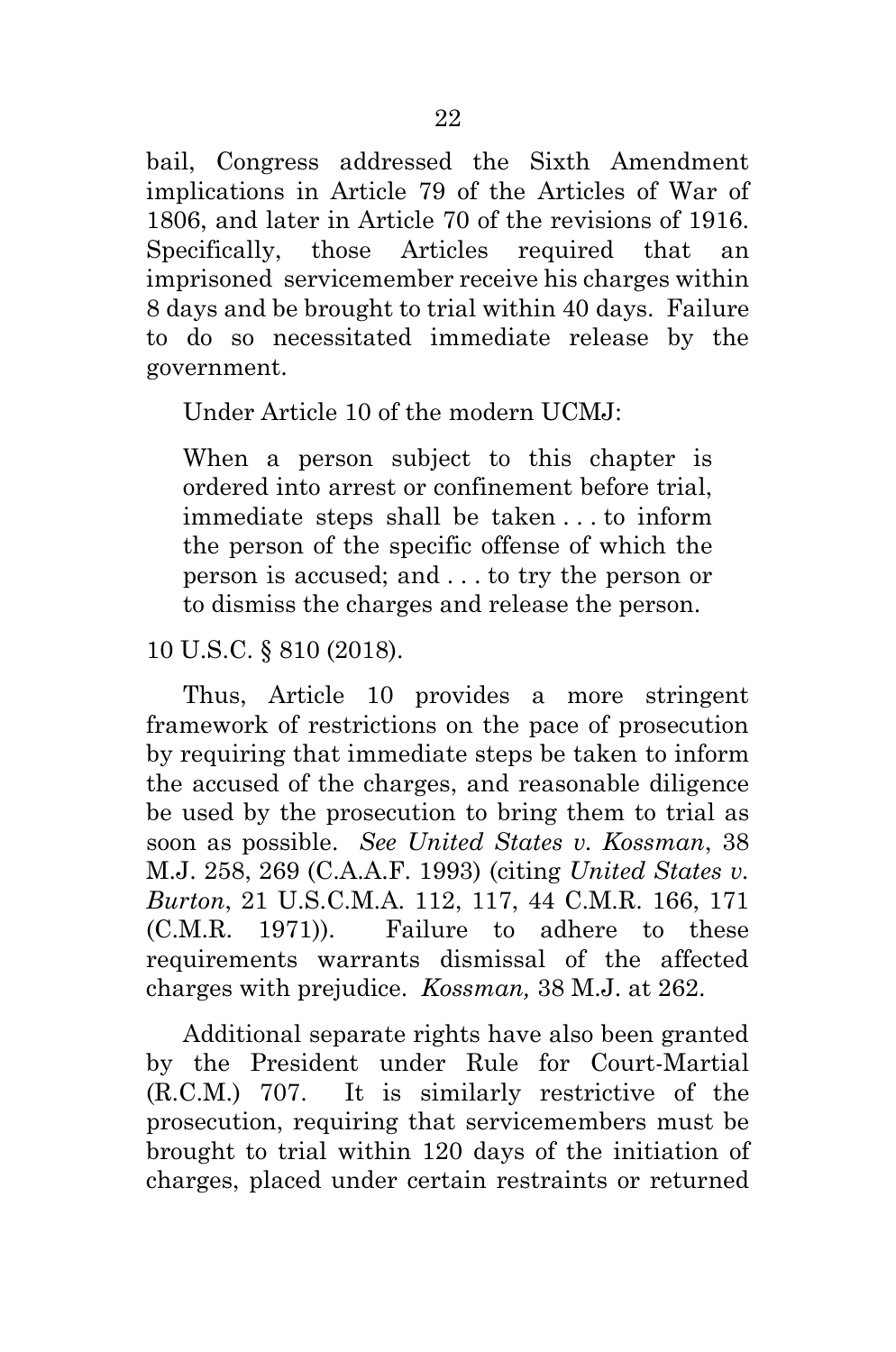to active duty. R.C.M. 707(b)(1); *see United States v. Doty*, 51 M.J. 464 (C.A.A.F. 1999). Like Article 10, R.C.M. 707 limitations are designed to exceed the existing Sixth Amendment protections. Again, the consequences of violating this provision are as extreme as the violation itself: the charges must be dismissed with prejudice if the accused's Constitutional right to a speedy trial was violated. R.C.M. 707(d).

 Thus, through the application of Article 10 of the UCMJ and R.C.M. 707, servicemembers enjoy additional due process protections that flow from the Sixth Amendment. *See Kossman*, 38 M.J. at 269 (labeling both Article 10 and R.C.M. 707 as "subconstitutional rights" in comparison to the overarching application of the Sixth Amendment).

Based on this legal history, military courts have explicitly recognized that the Sixth Amendment inherently applies to servicemembers. *See United States v. Edmond,* 41 M.J. 419, 421 (C.A.A.F. 1995) (discussing additional methods "to ensure speedy-trial protections *in addition to those granted* by the Sixth Amendment.") (emphasis added); *United States v. Vogan*, 35 M.J. 32, 33 (C.A.A.F. 1992) (enumerating the Sixth Amendment as the first of "five sources of the right to speedy trial in the military"); *United States v. Vigneault*, 3 U.S.C.M.A. 247, 252, 12 C.M.R. 3, 8 (C.M.A. 1953) (upholding a conviction where the accused was "accorded a speedy trial as contemplated and guaranteed by the Sixth Amendment.").

#### <span id="page-29-0"></span>**IV. ARTICLE 55 AND THE EIGHTH AMENDMENT**

The question of whether the prohibition on cruel and unusual punishment contained in the Eighth Amendment applies to servicemembers, or whether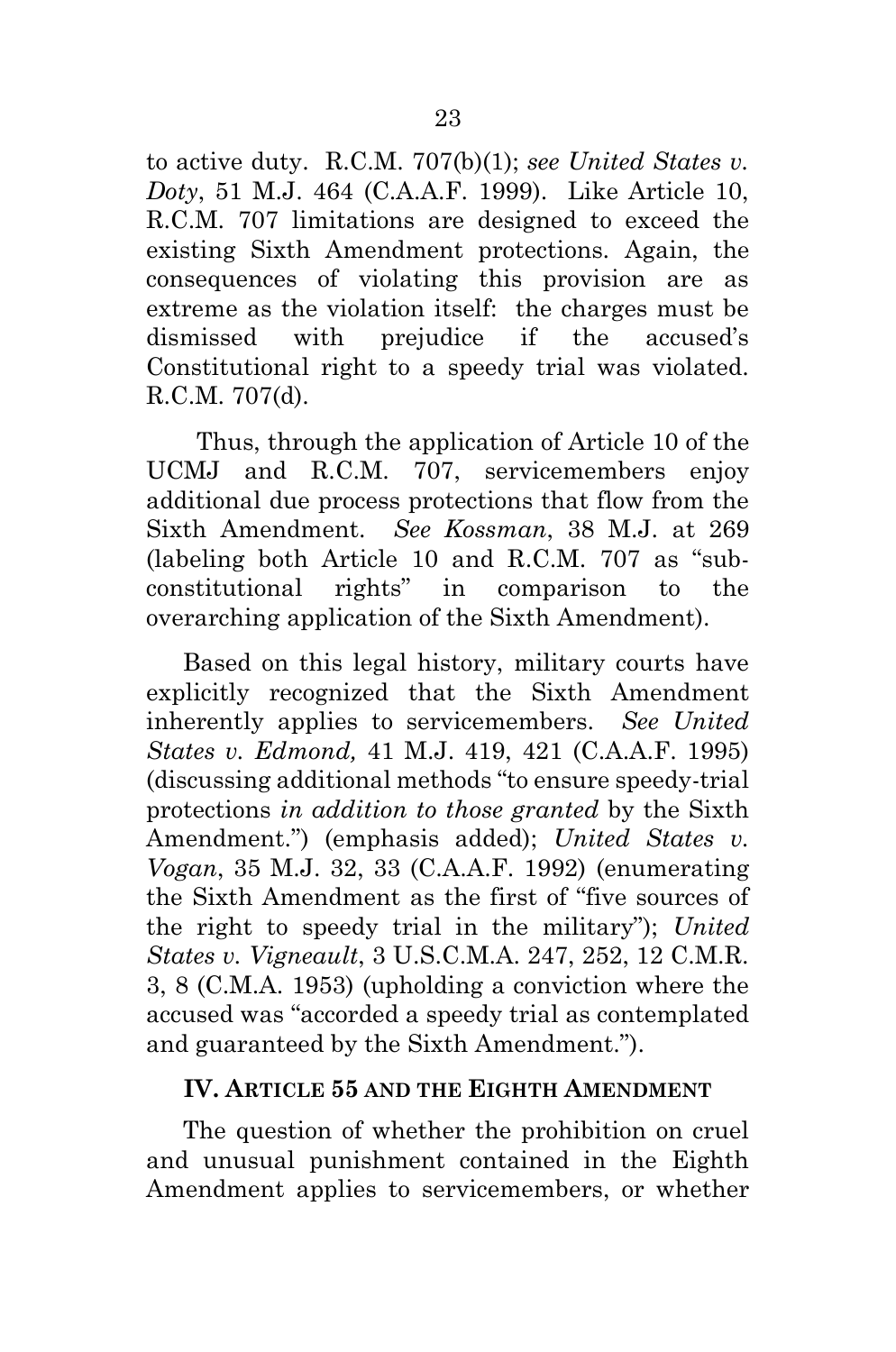Congress intended as much, requires a two part analysis: (1) Whether there any military specific reasons why Eighth Amendment protections should not apply to the military, and (2) Whether Congress has codified Eighth Amendment equivalent protections, thereby congressionally mandating Eighth Amendment protections for servicemembers.

#### <span id="page-30-0"></span>**A. The Eighth Amendment applies to servicemembers.**

Every decision from this Court, and of every military court, has assumed the Eighth Amendment applies to servicemembers. *Loving* v. *United States*, 517 U.S. 748 (1996); *United States v. Pena*, 64 M.J. 259 (C.A.A.F. 2007) (quoting *Estelle v. Gamble*, 429 U.S. 97 (1976)); *United States v. Avila*, 53 M.J. 99 (C.A.A.F. 2000); *United States* v. *Martinez*, 19 M.J. 744, 748 (C.M.R. 1984); *United States v. Matthews*, 16 M.J. 354 (C.M.A. 1983); *United States v. Wappler*, 9 C.M.R. 23 (C.M.A. 1953).

In *Loving*, this Court assumed without deciding that the Eighth Amendment applies to courts-martial. 517 U.S. at 755. There, this court declined to interpret a narrowly tailored and military-specific exception to the Eighth Amendment's protection against cruel and unusual punishment. After all, as discussed above, courts have taken this approach to Fourth Amendment jurisprudence, so such an idea is certainly not novel.

No court has carved out a narrowly tailored and military-specific exception to the Eighth Amendment because there is no cogent reason for an exception to exist. Put simply, there is no military exigency that would necessitate the imposition of a cruel and unusual punishment for servicemembers. *See*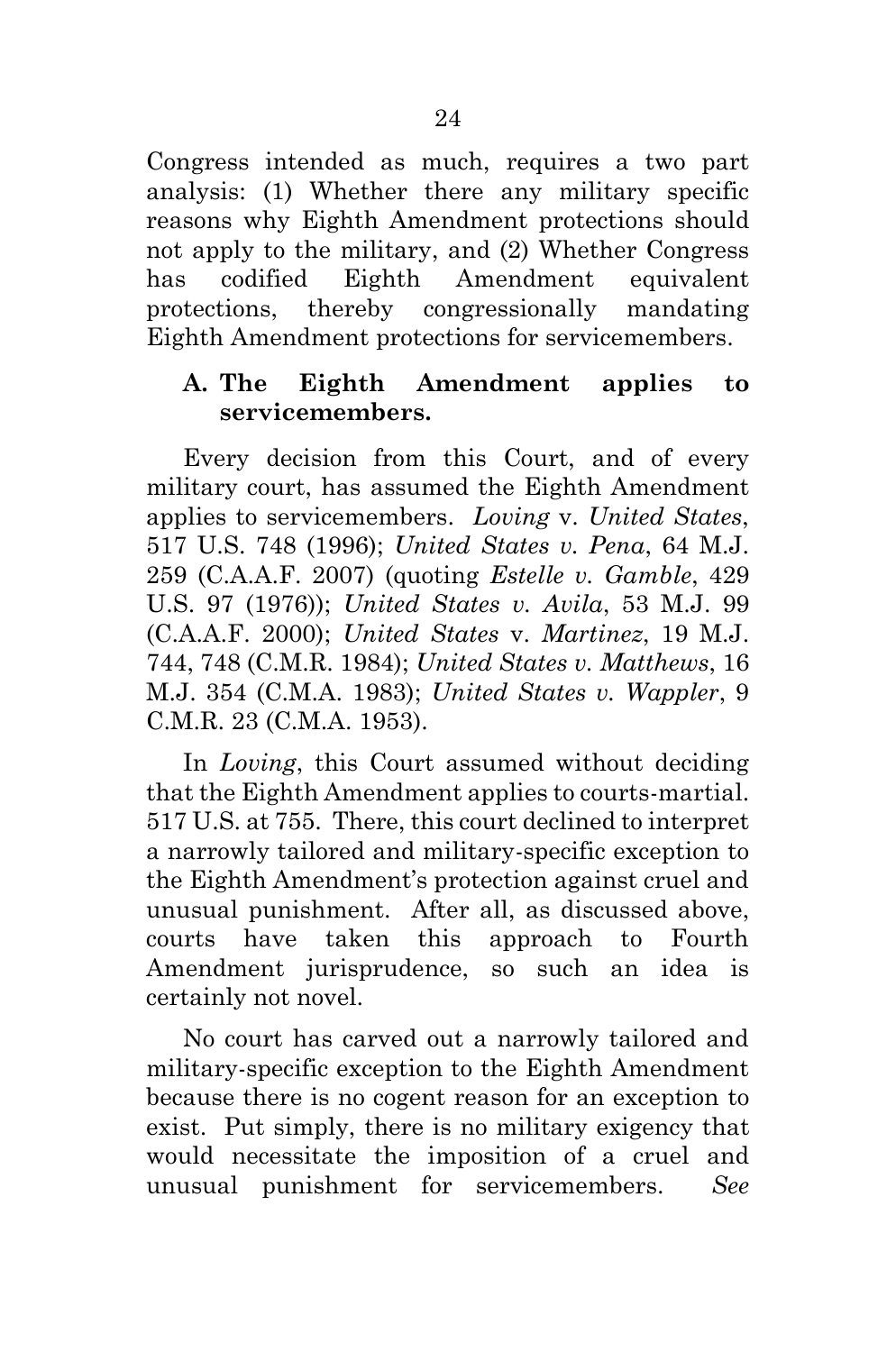*Matthews*, 16 M.J. at 369 ("There is no military necessity for such a distinction; and we do not believe that applying lower standards in this case would conform to the intent of . . . the Eighth Amendment."). Nor is there any reason Congress would have intended otherwise.

This conclusion is particularly obvious in the context of non-military specific offenses such as rape. As established above, for over a hundred years, as far as Congress and the President were concerned, rape was a purely civilian crime. *See* 2 JOURNALS OF THE CONTINENTAL CONG., 1774–1789, at 112–122 (1775). It was simply not punishable at court-martial. And, when Congress did determine murder was punishable by court-martial, it was limited to incidents *committed in a time of war and outside of United States*. MANUAL FOR COURTS-MARTIAL, UNITED STATES, App. I (1917) (emphasis added). As such, both the drafters of the Articles of War and the leading military law practitioners of that era did not believe that rape had an inherent military nexus. *Revision of the Articles of War: Hearing Before the S. Subcomm. on Military Affairs*, 64th Cong. 88–89 (1916). While Congress would ultimately expand military justice to include non-military specific offenses, Congress did not indicate it was abrogating the Constitutional rights of servicemembers. If anything, Congress's expansion of protections to servicemembers suggests that the more expansive the reach of the criminal code, the more likely Congress intended robust Constitutional protections for servicemembers.

Accordingly, when a crime is of a civilian (not military) nature there is no compelling reason to develop military-specific exceptions to Eighth Amendment protections. If anything, Congress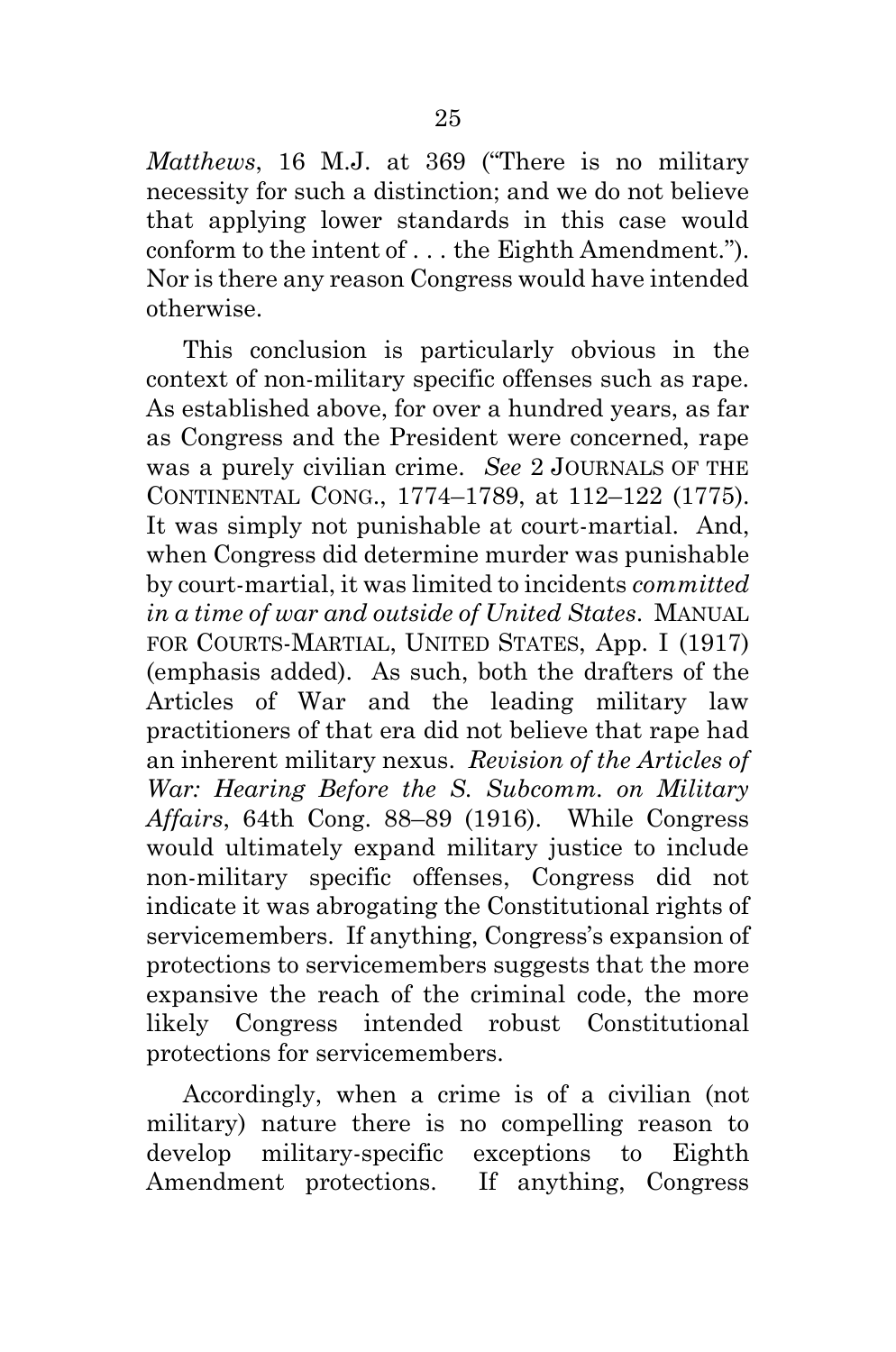intended to treat the Eighth Amendment as it had other Constitutional protections.

## <span id="page-32-0"></span>**A. Congress codified Eighth Amendment equivalent protections through Article 55, thereby mandating Eighth Amendment protections for servicemembers**

This history of Article 55 demonstrates that even if the Eighth Amendment did not apply to servicemembers, Congress intended to provide the same protections by statute by employing identical language to that contained in the Eighth Amendment.

The words "cruel and unusual punishments" first appeared in a 1920 revision to the Articles of War. MANUAL FOR COURTS-MARTIAL, UNITED STATES, App. 1 (1921). Prior to the inclusion of this language, Congress held hearings expressly discussing this amendment. In those hearings, Major General Enoch Crowder, the Army Judge Advocate General, provided testimony to Congress regarding the importance of this language. *Establishment of Military Justice-Proposed Amendment of The Articles of War*: *Hearing Before the S. Subcomm. on Military Affairs*, 66th Cong. 1170 (1919).

In this hearing, members of the committee specifically requested Major General Crowder provide his opinion regarding the applicability of the individual liberties contained in the Bill of Rights to military members. *Id*. at 1162–1175. He testified that he did not believe Congress had ever explicitly recognized that the Bill of Rights applied to military offenders or offenses. But, he subsequently noted that Congress incorporated, through statute, the rights therein "in large measure," thereby applying "*practically every provision of the Bill of Rights . . . to*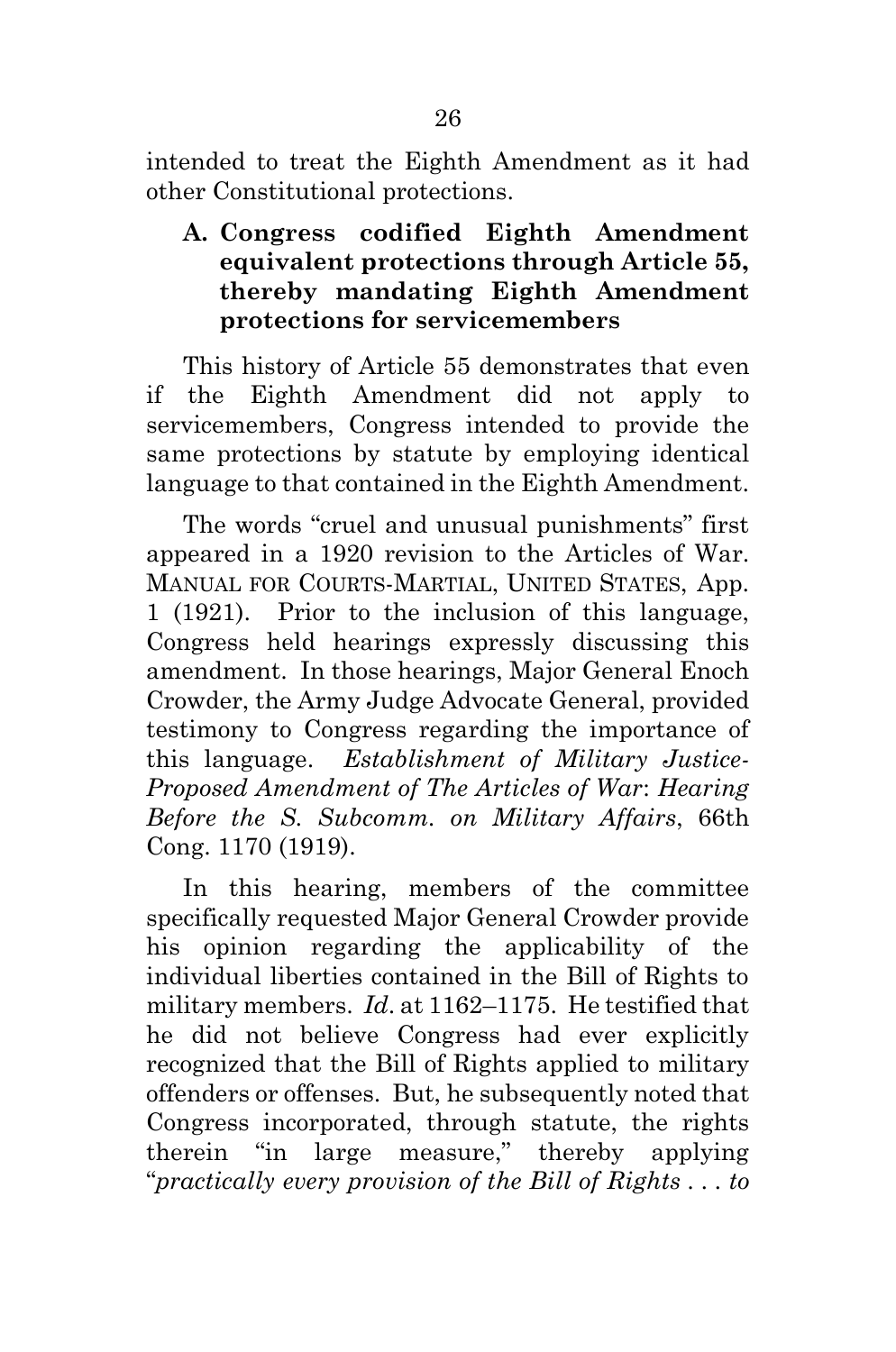*offenders against Military law*." *Id.* at 1168 (emphasis added).

General Crowder drew a direct corollary between the provisions of Article 41—prohibiting flogging, branding, marking and tattooing the body—and Article 45, which set the maximum punishments during time of peace, and the Eighth Amendment's protection against cruel and unusual punishment. *Id*. at 1170.In response to the suggested amendment to Article 41 inserting the words "cruel and unusual punishments prohibited," he offered his support, saying: "If any good can come from the provision of the pending bill . . . in *enacting the general language of the Constitution prohibiting cruel and unusual punishments* by courts-martial, let it be done." *Id*. (emphasis added).

Subsequent to General Crowder's testimony, Congress revised the Articles of War and imported the Eighth Amendment's language in Article 41. Article 41 read:

Cruel and unusual punishments of every kind, including flogging, branding, marking, or tattooing on the body, are prohibited.

MANUAL FOR COURTS-MARTIAL, UNITED STATES, App. 1 (1921).

When the Congress passed the UCMJ, it incorporated this language regarding specific types of punishments. These amendments were included in the committee's draft of what became Article 55, expressly retaining the "cruel and unusual punishment" language from the Eighth Amendment.

During hearings before the Committee on the Armed Services of the House of Representatives, the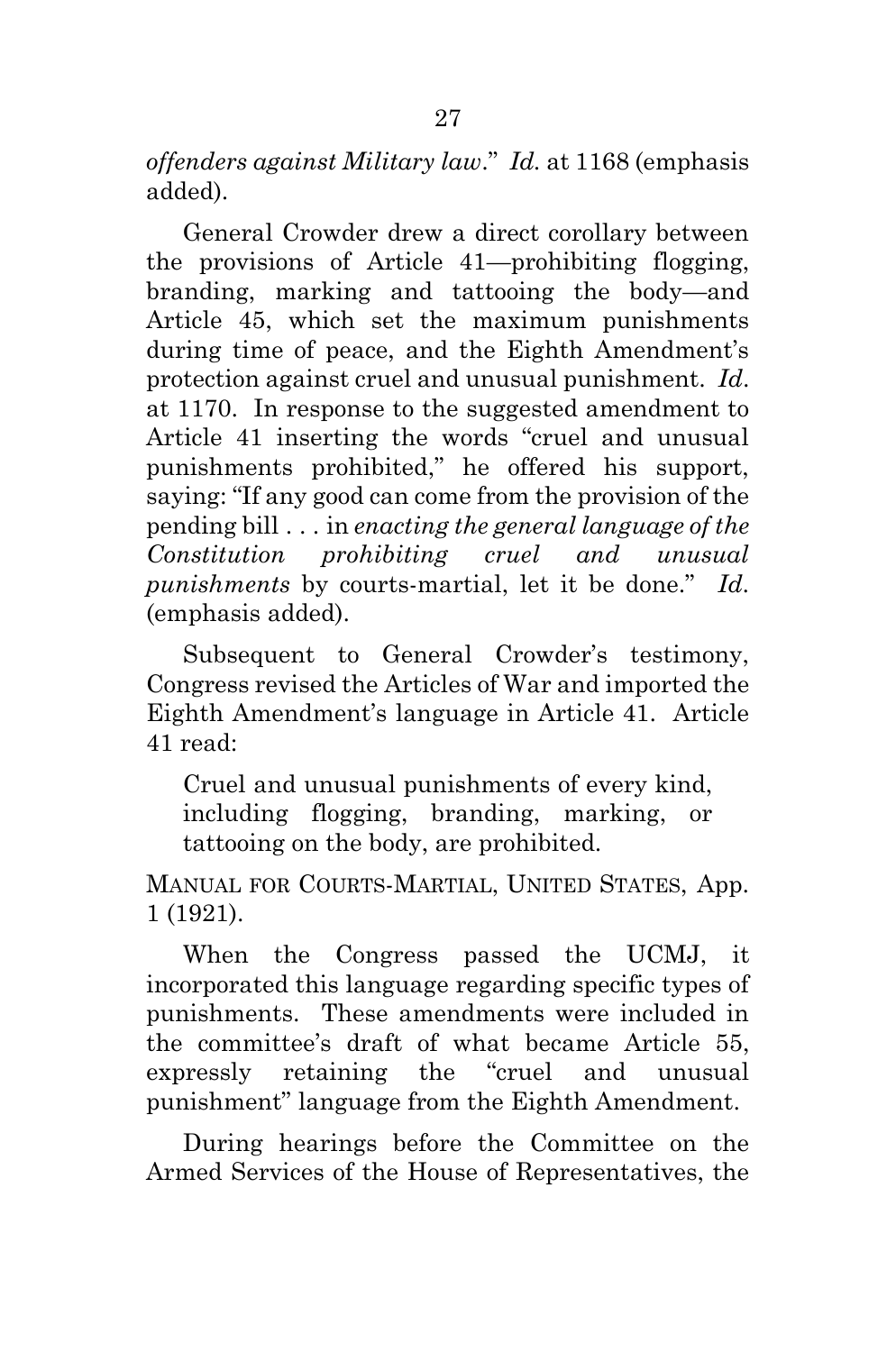permanent staffer presenting the proposed bill to the committee stated that Article 55 "just takes us out of the dark ages," and no member objected. *Uniform Code of Military Justice: Hearings on H.R. 2498 Before a Subcomm. of H. Comm. On Armed Services*, 81st Cong. 1087 (1949) (testimony of Robert W. Smart, Professional Staff Member). In one of the comments submitted to the corresponding Senate committee, the proposed Article 55 was described as necessary "on the basis, apparently, that the [E]ighth [A]mendment is inapplicable." 95 CONG. REC. 6166 (1949). Congress subsequently approved Article 55, and has remained unchanged ever since. *See* MANUAL FOR COURTS-MARTIAL, UNITED STATES, app. 2 (2019).

Regardless of what Congress thought at the time that it drafted the UCMJ, it deliberately chose to use the precise language of the Eighth Amendment in Article 55 to incorporate those same protections and ensure they applied to servicemembers.

Various subsequent judicial interpretations of Article 55 support this conclusion. As discussed, *supra*, since 1953 the Court of Appeals for the Armed Forces (CAAF) (and its predecessor, the Court of Military Appeals) has consistently held that Article 55 extends Eighth Amendment protections against cruel and unusual punishment to servicemembers. *Wappler*, 9 C.M.R. at 26. Accordingly, the CAAF has held that Congress, through Article 55, plainly intended the Eighth Amendment to apply. The court did so because there was no conceivable militarynecessity to subject servicemembers to what would otherwise be cruel and unusual punishment.

The idea that Congress incorporated a Constitutional protection via statute is hardly unique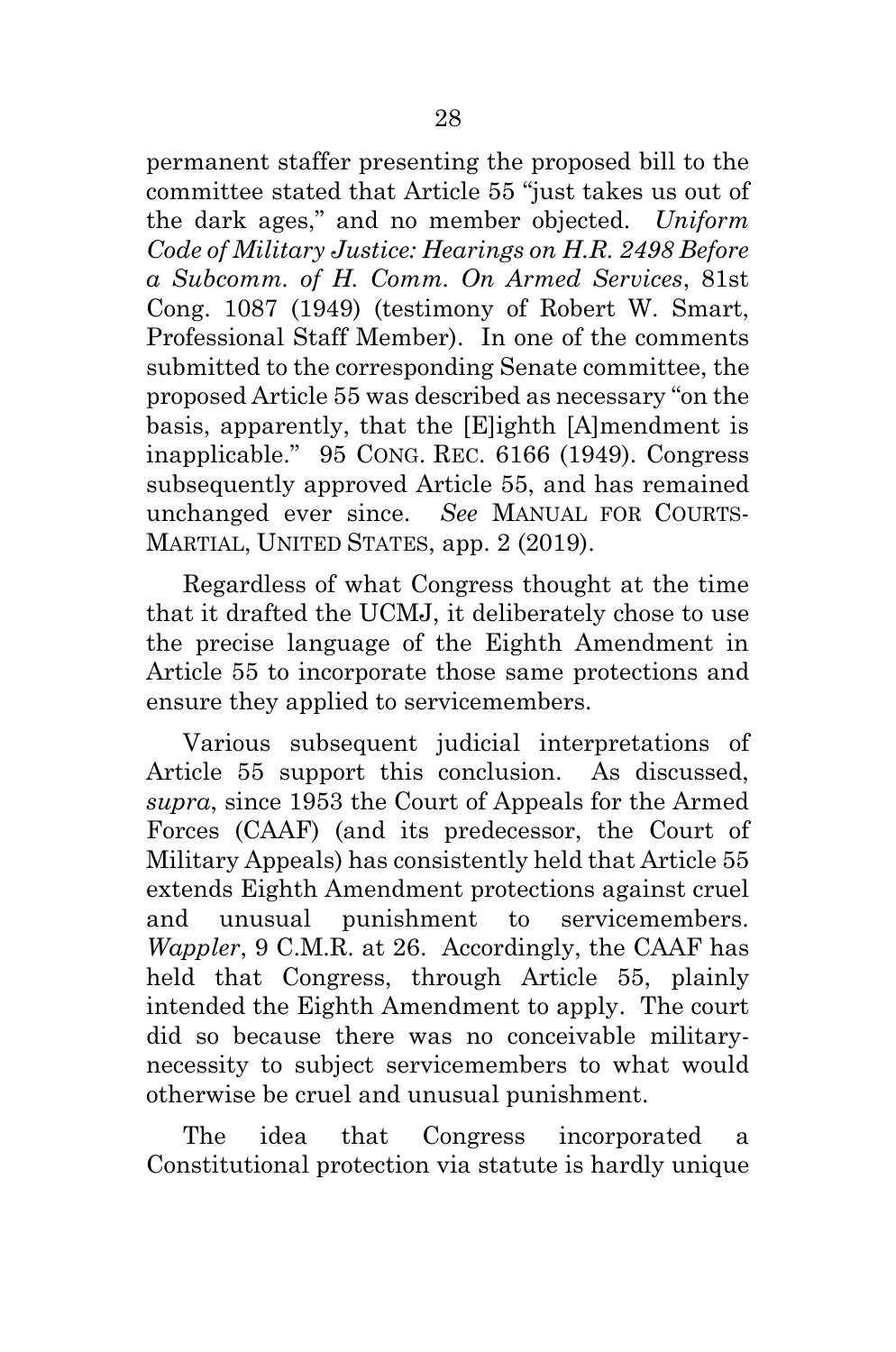to the Eighth Amendment. As discussed earlier, Congress has consistently created overlap between Constitutional protections and the UCMJ in situations where there is any question about the application of Constitutional protections. *See supra* discussion of Articles 10 and 44, and table detailing the overlap between nine Constitutional rights and corresponding UCMJ articles. Additionally, in the singular situation where a Constitutional right explicitly does *not* apply—the right to a grand jury— Congress legislated an effective substitute to that right via Article 32, thereby effectually extending that right to servicemembers.

In summary, the history of Article 55, judicial interpretation of Article 55, and the history and interpretation of similar rights and UCMJ provisions all point to the same conclusion: Congress has applied the Eighth Amendment protections against cruel and unusual punishments to servicemembers.